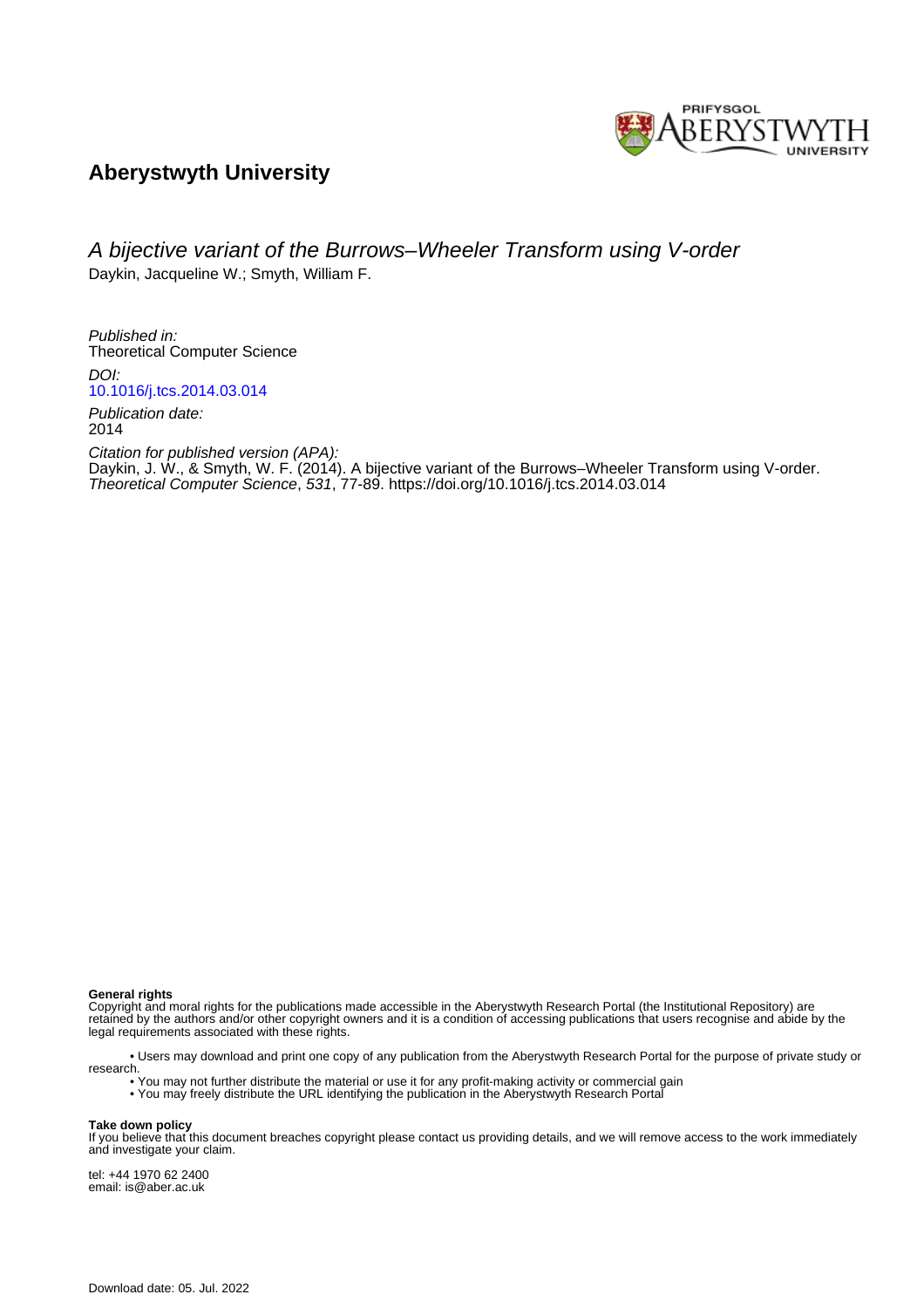Contents lists available at [ScienceDirect](http://www.ScienceDirect.com/)

# Theoretical Computer Science

[www.elsevier.com/locate/tcs](http://www.elsevier.com/locate/tcs)



# A bijective variant of the Burrows–Wheeler Transform using *V* -order



### Jacqueline W. Daykin <sup>a</sup>*,*b*,*∗, W.F. Smyth <sup>c</sup>*,*<sup>d</sup>

<sup>a</sup> *Department of Computer Science, Royal Holloway, University of London, UK*

<sup>b</sup> *Department of Informatics, King's College London, UK*

<sup>c</sup> *Algorithms Research Group, Department of Computing & Software, McMaster University, Hamilton ON L8S 4K1, Canada*

<sup>d</sup> *School of Mathematics & Statistics, University of Western Australia, Perth, Australia*

#### article info abstract

*Article history:* Received 22 September 2012 Received in revised form 19 January 2014 Accepted 4 March 2014 Communicated by A. Apostolico

*Keywords:* Algorithm Bijective Burrows–Wheeler Transform Complexity Lexicographic order Lex-extension order Linear Lyndon word String Suffix array Total order *V* -BWT *V* -order *V* -transform *V* -word **Word** 

In this paper we introduce the *V -transform* (*V* -BWT), a variant of the classic Burrows– Wheeler Transform. The original BWT uses lexicographic order, whereas we apply a distinct total ordering of strings called *V* -order. *V* -order string comparison and Lyndonlike factorization of a string  $x = x[1..n]$  into *V*-words have recently been shown to be linear in their use of time and space (Daykin et al., 2011) [\[18\].](#page-13-0) Here we apply these subcomputations, along with *Θ(n)* suffix-sorting (Ko and Aluru, 2003) [\[26\],](#page-13-0) to implement linear *V*-sorting of all the rotations of a string. When it is known that the input string **x** is a *V* -word, we compute the *V* -transform in *Θ(n)* time and space, and also outline an efficient algorithm for inverting the *V* -transform and recovering *x*. We further outline a bijective algorithm in the case that *x* is arbitrary. We propose future research into other variants of transforms using lex-extension orderings (Daykin et al., 2013) [\[19\].](#page-13-0) Motivation for this work arises in possible applications to data compression.

© 2014 Elsevier B.V. All rights reserved.

#### **1. Introduction**

We present here a variant of the Burrows–Wheeler Transform [\[4,9,33,22\]](#page-13-0) based on a new underlying order. The classic transform applies *lexorder* (lexicographic order); we introduce the *V* -*transform* (*V* -*BWT*) which applies *V* -order [\[11,14,](#page-13-0) [18,19\].](#page-13-0) The Burrows–Wheeler Transform (BWT) admits linear-time algorithms for both the transform and inverse [\[2\],](#page-13-0) and space saving techniques have been achieved by factoring the input string into Lyndon words  $[8,13,21,28,32,34]$ . Similarly, we factor the input string into *V* -words, which are analogues of Lyndon words that use *V* -order – for *V* -words, we compute the *V* -transform in linear time and propose an efficient priority queue approach to computing the inverse. We note that both Lyndon words and *V* -words have arisen naturally in rhythms in traditional African music [\[6,7\].](#page-13-0)

\* Corresponding author.

<http://dx.doi.org/10.1016/j.tcs.2014.03.014> 0304-3975/© 2014 Elsevier B.V. All rights reserved.

*E-mail addresses:* [jackie.daykin@rhul.ac.uk](mailto:jackie.daykin@rhul.ac.uk), [jackie.daykin@kcl.ac.uk](mailto:jackie.daykin@kcl.ac.uk) (J.W. Daykin), [smyth@mcmaster.ca](mailto:smyth@mcmaster.ca) (W.F. Smyth).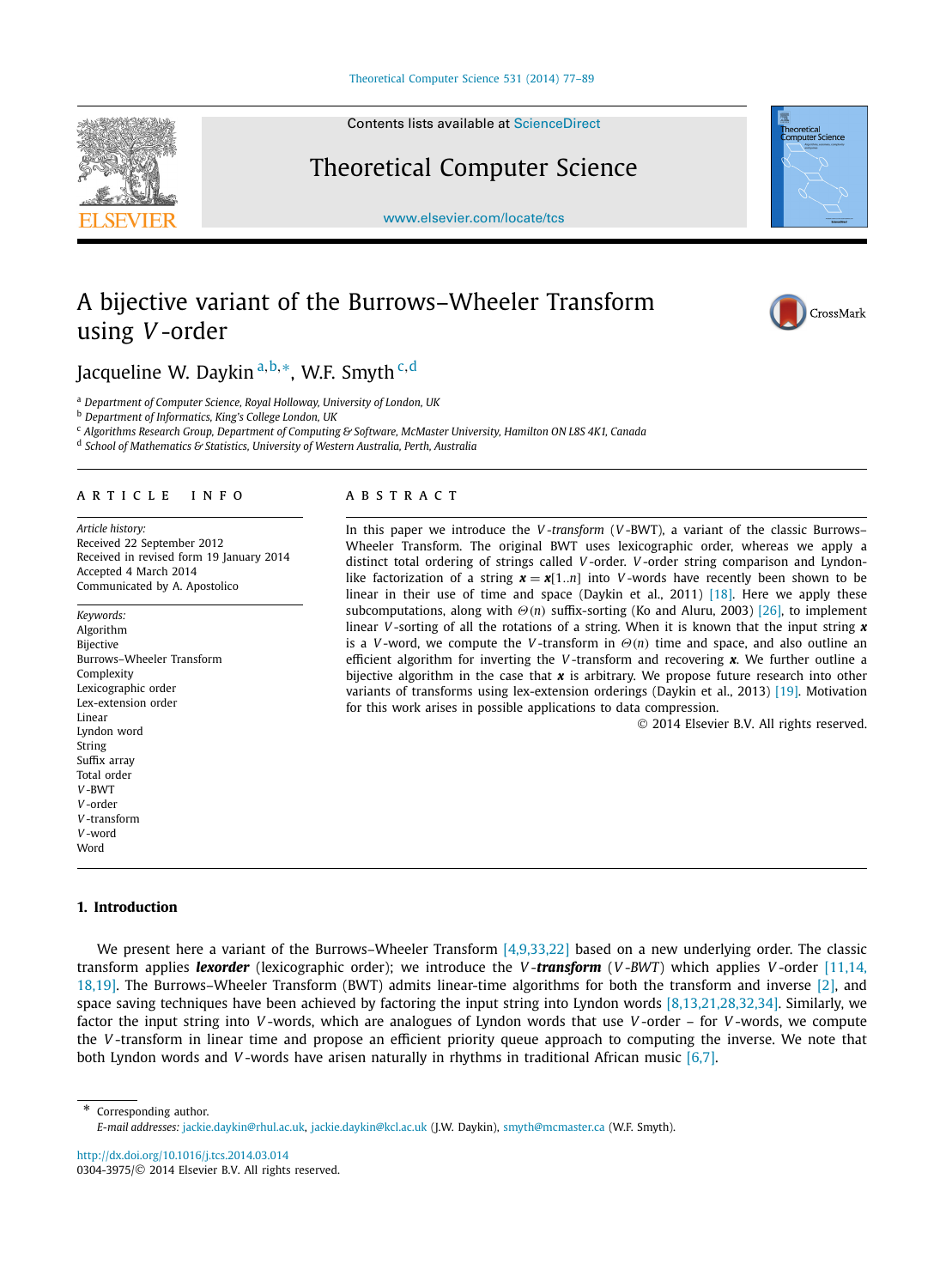<span id="page-2-0"></span>*V* -words are defined using a simple extension of lexorder, *lex-extension*, which in this case is a combination of lexorder and *V* -order, as explained in Section 2. This connection with lexorder allows us to modify and apply linear-time methods for sorting the suffixes of a *V* -word. The sorted suffixes can then be used to *V* -order the rotations of a given *V* -word from which we derive its *V* -transform. In this paper we describe modifications to the suffix-sorting algorithm of Ko and Aluru [\[26\],](#page-13-0) but other linear-time suffix-sorting methods such as [\[24,31\]](#page-13-0) could equally have been used.

The BWT has been heavily researched in the last decade leading to efficient time and space implementations, notably [\[25,23,10\],](#page-13-0) along with a range of bijective variants such as the sort transform [\[27,22\];](#page-13-0) wide ranging applications of the BWT include bioinformatics and multimedia information retrieval [\[2\].](#page-13-0)

The BWT often clusters occurrences of the same letter in the input string into runs. Hence applications arise in data compression, for instance as preprocessing for the run-length encoding method which is suitable for faxed documents and simple graphic images. To our knowledge this paper is the first to compute the BWT using nonlexicographic ordering of the elements, a demonstration that the concept is viable – see also [Question 6.4.](#page-12-0) Indeed, for some strings the use of *V* -order yields better clustering, thus better compression. Our ultimate objective is to identify total orders that achieve improved clustering over a wide range of input strings – we provide here one new strategy worthy of both theoretical and experimental further investigation; see motivational [Question 6.1.](#page-12-0)

#### *1.1. Definitions*

We use standard terminology from automata theory and stringology, so we just give a few basic stringological definitions (see [\[34\]](#page-13-0) for further stringology theory and algorithms):

- If for some string *x* we can write  $x = uv = wu$  for some nonempty *u*, then we say that *x* has **border** *u*; if no such *u* exists, then *x* is said to be *border-free*.
- If we can write  $x = u^k$  for some nonempty  $u$  and some integer  $k > 1$ , we say that  $x$  is a *repetition*; otherwise, we say that *x* is *primitive*.
- If a string  $x = uv$ , then vu is said to be a *rotation* (cyclic shift) of x, specifically the  $|u|$ <sup>th</sup> rotation  $R_{|u|}(x)$ , where  $|\mathbf{u}| \in \{0, \ldots, |\mathbf{x}|\}.$  Note that  $R_0(\mathbf{x}) = R_{|\mathbf{x}|}(\mathbf{x})$ .

If a string x is less than a string  $\bf{v}$  in lexorder, we write  $\bf{x} < \bf{v}$  and  $\bf{v} > \bf{x}$ . Note that the terms **string** and **word** mean the same thing, hence we use both here. Also, for the examples included over the non-negative integers, the natural order will be assumed, that is  $\{0 < 1 < 2 < \cdots\}$ . All strings are written in mathbold: **x**, **w**, and so on; *e* denotes the empty string.

The remainder of this paper is organized as follows. Section 2 gives necessary preliminaries about *V* -order that will be required in order to understand our algorithms. Section [3](#page-5-0) describes the *V* -order computation of the BWT (and reverse BWT) when the input string is a *V* -word; this is generalized in Section [4](#page-8-0) to an arbitrary input. Section [5](#page-10-0) provides a separate description of the method used for *V* -sorting all the rotations of a given string – this is the main component of the BWT calculation. In Section [6](#page-12-0) we suggest future research directions.

#### **2.** *V* **-order and** *V* **-words**

In this section we define *V* -order and associated strings called *V* -words, along with stating related results which will be applied to computing the transform and its inverse. (See [\[11,12,14\]](#page-13-0) for further details on *V* -order and *V* -words; see [\[18,19\]](#page-13-0) for a linear sequential algorithm for computing the unique *V* -word factorization of a string – an optimal parallel PRAM variant is given in [\[16\].](#page-13-0))

Let  $\Sigma$  be a totally ordered alphabet, and let  $\bm{u}=u_1u_2\ldots u_n$  be a string over  $\Sigma.$  Define  $h\in\{1,\ldots,n\}$  by  $h=1$  if  $u_1\leqslant$ *u*<sub>2</sub>  $\leq$   $\cdots \leq u_n$ ; otherwise, by the unique value *h* such that  $u_{h-1} > u_h \leq u_{h+1} \leq u_{h+2} \leq \cdots \leq u_n$ ; thus *h* = *n* if  $u_{n-1} > u_n$ . since  $u_{n+1}$  does not exist. Let  $u^* = u_1u_2 \ldots u_{h-1}u_{h+1} \ldots u_n$ , where the star \* indicates deletion of the letter  $u_h$ . Write  $u^{s*}$ for  $(\ldots(\mathbf{u}^*)^* \ldots)^*$  with  $s \ge 0$  stars.<sup>1</sup> Let  $g = \max\{u_1, u_2, \ldots, u_n\}$ , and let *k* be the number of occurrences of *g* in *u*. Then the sequence  $u, u^*, u^{2*}, \ldots$  ends  $g^k, \ldots, g^2, g^1, g^0 = \varepsilon$ . In the star tree each string  $u$  over  $\Sigma$  labels a vertex, and there is a directed edge from *u* to  $u^*$ , with  $\varepsilon$  as the root. Note that, in case of equality  $(u_h = u_{h+1})$ , it is immaterial whether  $u_h$  or  $u_{h+1}$  is deleted: all equal adjacent letters will be deleted in sequence.

**Definition 2.1.** We define V-order  $\prec$  between distinct strings  $u, v$ . First  $v \prec u$  if v is in the path  $u, u^*, u^{2*}, \ldots, \varepsilon$ . If  $u, v$ are not in a path, there exist smallest s, t such that  $u^{(s+1)*} = v^{(t+1)*}$ . Put  $c = u^{s*}$  and  $d = v^{t*}$ ; then  $c \neq d$  but  $|c| = |d| = m$ say. Let  $j$  be the greatest  $i$  in  $1\leqslant i\leqslant m$  such that  $\mathbf{c}[i]\neq \mathbf{d}[i].$  If  $\mathbf{c}[j]<\mathbf{d}[j]$  in  $\Sigma$  then  $\mathbf{u}\prec \mathbf{v}.$  Clearly  $\prec$  is a total order.

The *V* -ordering of two strings can be computed in linear time using a linked list [\[18,19\].](#page-13-0) For the *V* -BWT, we will be ordering the rotations of a string in *V*-order  $\prec$ , illustrated by:

Note that this star operator, as defined in [\[11,14\]](#page-13-0) etc., is distinct from the Kleene star operator: Kleene star is applied to sets, while this *V*-star is applied to strings.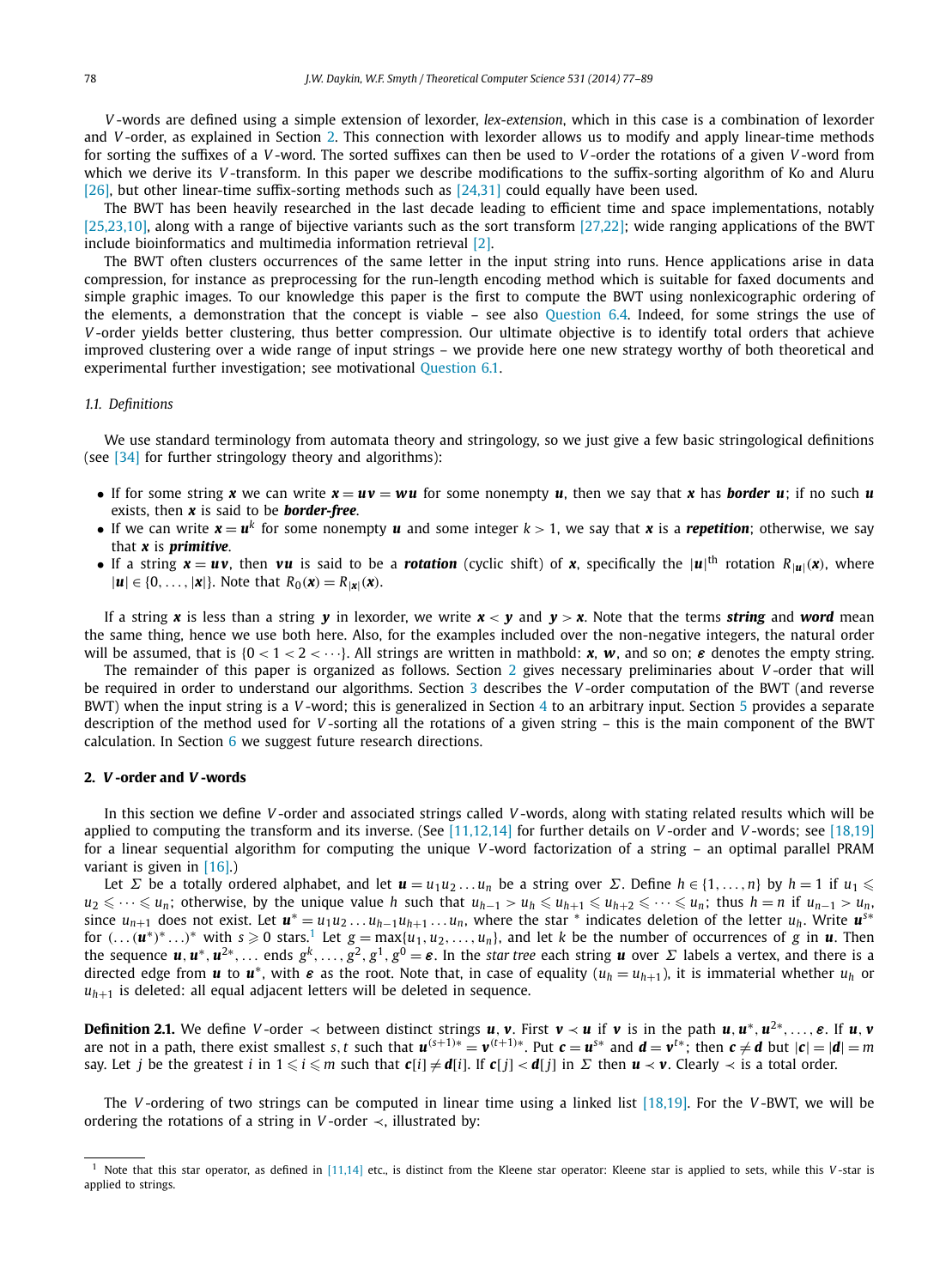<span id="page-3-0"></span>**Example 2.2.** Consider the rotations of  $x = 53531$ . We have  $(53531)^{2*} = (53153)^{2*} = 535$ , namely their common ancestor in the star tree. Then *(*53531*)*<sup>∗</sup> = 5353 and *(*53153*)*<sup>∗</sup> = 5315, with a rightmost mismatch in position 4 *(*3 *<* 5*)*, from which we conclude that 53531 ≺ 53153. For 53153 and 15353 the common ancestor is 55; adding back the last deleted letter yields 535 and 155, respectively, with a rightmost mismatch in position 2  $(3 < 5)$ , so that 53153  $\prec$  15353. Similarly 15353  $\prec$ 35315 ≺ 31535, completing all the rotations.

In contrast to lexorder, if  $u$  is any proper subsequence of  $x$ , then  $u \prec x$ :

**Lemma 2.3.** (See [\[18\].](#page-13-0)) Given a string **x** of length n, let  $\bm{u}=\bm{x}[i_1]\bm{x}[i_2]\ldots\bm{x}[i_r]$  for  $1\leqslant i_1 < i_2 < \cdots < i_r$ ,  $0\leqslant r < n$ . Then  $\bm{u}\prec\bm{x}$ .

For the calculation of the inverse *V* -BWT, the following will be useful:

**Remark 2.4.** Given strings **u** and  $v \neq u$ , suppose that in the deletion sequence of **u** and **v**, *s*, *t* are the least integers such that  $u^{(s+1)*} = v^{(t+1)*}$ . If  $u \lt v$  (respectively,  $u \gt v$ ), then for every  $s_1 \in 0.s$ ,  $t_1 \in 0.t$ ,  $u^{s_1*} \lt v^{t_1*}$  (respectively,  $u^{s_1*} \gt v^{t_1*}$ ).

Using this remark, we can now establish an important new property of *V* -order that, as we shall see, facilitates the ordering of the rotations of a given string, often without the need to access the text.

**Lemma 2.5.** *Given strings u* and  $v \neq u$ *, where*  $|u| = |v|$ *,* 

 $u \prec v \iff \lambda u \prec \lambda v$ ,

*where λ is any letter.*

**Proof.** The proof is by induction on |*u*|. For  $|u|=1$  and  $u \lt v$  (thus  $u \lt v$ ), there are five initial cases (the underscore denotes the first letter deleted):

(a)  $\lambda < u$  (for example,  $\lambda = 1 : 12 \prec 14$ ); (b)  $\lambda = u$  (for example,  $\lambda = 2$ : 22  $\prec$  24); (c)  $\mathbf{u} < \lambda < \mathbf{v}$  (for example,  $\lambda = 3 : 32 \times 34$ ); (d)  $\lambda = v$  (for example,  $\lambda = 4 : 42 \lt 44$ ); (e)  $\lambda > \nu$  (for example,  $\lambda = 5 : 52 \times 54$ ).

In each case,  $\mathbf{u} \prec \mathbf{v}$  (2 < 4) ensures that  $\lambda \mathbf{u} \prec \lambda \mathbf{v}$  and *vice versa*.

Suppose then that the lemma holds for every  $|u|=|v|=k\geq 1$ ; that is, for  $u\neq v$ ,  $u\prec v$  if and only if  $\lambda u\prec\lambda v$ . Consider therefore strings *u* and  $v \neq u$ , where  $|u| = |v| = k + 1$ . Two cases arise: Case 1, where  $u^* = v^*$  ( $s = t = 0$  in the deletion sequence of  $\boldsymbol{u}$  and  $\boldsymbol{v}$ ) or else Case 2, where for  $\boldsymbol{u} \prec \boldsymbol{v}$ ,

$$
\boldsymbol{u}^* \prec \boldsymbol{v}^* \quad \text{(by Remark 2.4)} \tag{1}
$$

so that, for arbitrary *λ*,

 $\lambda$ *u*<sup>\*</sup>  $\prec \lambda$ *v*<sup>\*</sup> (by the inductive assumption), (2)

with  $\prec$  replaced by  $\succ$  for  $u \succ v$ . We consider these cases in terms of the four possibilities that arise in the deletion sequence:

**(P1)**  $(\lambda u)^* = \lambda u^*, \ (\lambda v)^* = \lambda v^*.$ 

Here the same letter is deleted from *λu* as from *u*, from *λv* as from *v*. Thus in Case 1, adding back the deleted letters *yields* the same  $\prec$  relationship for *u, v* as for *λu,λv*, as required. In Case 2, since  $|u^*| = |v^*| = k$ , the result follows immediately from (1) and (2).

$$
(P2) (\lambda u)^* = u, (\lambda v)^* = v.
$$

Now *u* and *v* are on the same deletion path as  $\lambda$ *u* and  $\lambda$ *v*, respectively (that is,  $(\lambda u)^{2*} = u^*$  and  $(\lambda v)^{2*} = v^*$ ), so that by Remark 2.4 the result for both pairs must be the same.

**(P3)**  $(\lambda u)^* = \lambda u^*$ ,  $(\lambda v)^* = v$ .

Each of  $\lambda$ *v*, *v* and  $v^{r*}$ , for every  $r \in 1..|\nu|$ , must be a monotone nondecreasing (MND) sequence of letters, with the leftmost letter therefore always deleted; on the other hand, *λu* is not MND because its leftmost position is not deleted. Let *s* ∈ 0..| $\boldsymbol{u}$ | − 1 be the least integer such that  $\boldsymbol{u}^{s*}$  is MND. Then

$$
(\lambda \mathbf{u})^{s*} = \lambda \mathbf{u}^{s*}, \qquad (\lambda \mathbf{v})^{s*} = \mathbf{v}^{(s-1)*}, \qquad (\lambda \mathbf{v})^{(s+1)*} = \mathbf{v}^{s*}.
$$

Note that, even though  $u^{s*}$  is MND, it may still be true that  $\lambda > u^{s*}[1]$ ; thus we know only that  $(\lambda u)^{(s+1)*}$  equals one of  $u^{s*}$  or  $\lambda u^{(s+1)*}$ . Accordingly, let  $t \in s$ . |u| be the least integer such that  $u^{t*} = v^{t*}$ , and let t' be the least integer such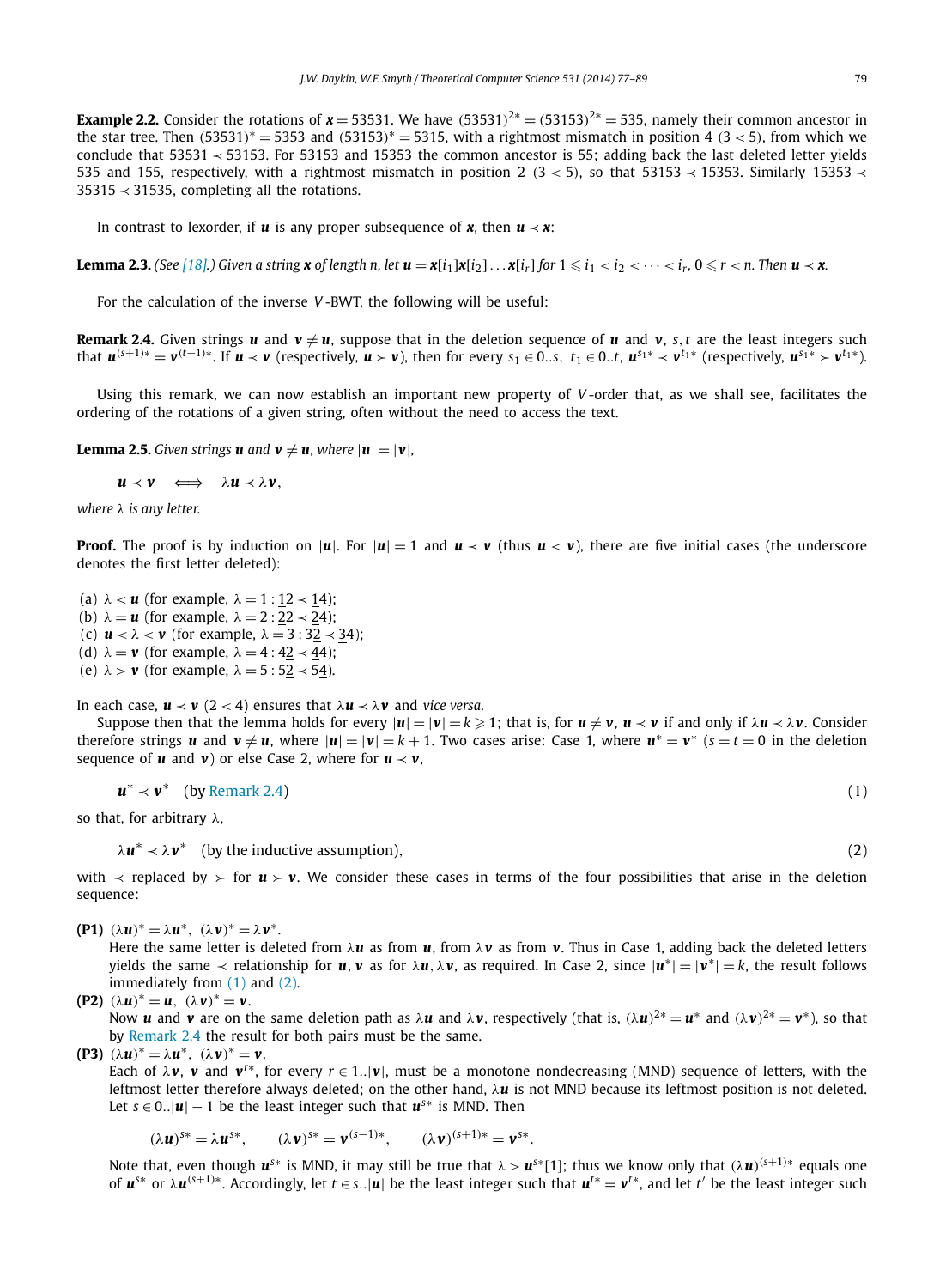<span id="page-4-0"></span>that  $(\lambda \mathbf{u})^{t'*} = (\lambda \mathbf{v})^{t'*}$ . Then either  $t' = t$  or  $t' = t + 1$ . Next let  $s' \in s$ . |u| be the least integer such that  $(\lambda \mathbf{u})^{(s'+1)*} = \mathbf{u}^{s'*}$ . Since certainly  $(\lambda u)^{t*} = u^{t*}$ , we see that  $t \geqslant s'$ . We therefore consider three possibilities, which it may be helpful to relate to three examples:

*t* > *s'*: **u** = 322, **v** = 222, 
$$
\lambda = 1
$$
;  
\n*t'* = *t* = *s'*: **u** = 311, **v** = 223,  $\lambda = 2$ ;  
\n*t'* = *t* + 1 = *s'* + 1: **u** = 311, **v** = 233,  $\lambda = 2$ .

If  $t > s'$ , then the addback letters for  $\lambda u$ ,  $\lambda v$  cannot include  $\lambda$ ; thus these letters are identical to the addback letters of *u*, *v*, and so the  $\prec$  relation between *u*, *v* must be the same as that between  $\lambda$ *u*,  $\lambda$ *v*, as required. Suppose then that  $t = s'$ . If  $t' = t$ , then t is the least integer such that  $u^{t*} = v^{t*}$  and independently such that  $(\lambda u)^{t*} = (\lambda v)^{t*}$ . It follows that the addback letter for both  $u^{t*}$  and  $(\lambda u)^{t*}$  must be the same:  $u^{t*}[j]$  for some  $j\geqslant 1$ . On the other hand, the addback letters for  $v^{t*}$  and  $(\lambda v)^{t*}$  will be the adjacent entries  $v[t]$  and  $v[t-1]$ , respectively, with

$$
\boldsymbol{u}^{t*}[j] < \lambda \leqslant \boldsymbol{v}[t-1] \leqslant \boldsymbol{v}[t],
$$

so that  $u \prec v$  and  $\lambda u \prec \lambda v$ , as required. Finally, suppose that  $t' = t + 1 = s' + 1$ . In this case the addback letters for  $u, v$  will be  $u[j] < \lambda$  and  $v[t'-1] \ge \lambda$ , while for  $\lambda u$  and  $\lambda v$ , they will be  $\lambda$  and  $v[t] \ge v[t'-1]$ . Thus here also  $u \prec v$ and  $\lambda$ *u*  $\prec \lambda$ *v*.

$$
(\mathbf{P4})\ (\lambda\mathbf{u})^* = \mathbf{u},\ (\lambda\mathbf{v})^* = \lambda\mathbf{v}^*.
$$

This case is complementary to (P3) with complementary results.  $\Box$ 

This fundamental property of *V* -order allows us to assume that for distinct strings *u, v* of equal length, *wu* ≺ *w v* if and only if  $u \lt v$ , where w is any string. The condition  $|u|=|v|$  is in a sense superfluous, since for  $|v'| > |u|$ , the lemma applies after the deletion sequence reduces  $v'$  to  $v$ .

The **V-form** of a string  $x$  is defined in [\[11,18\]](#page-13-0) as

$$
V_k(\mathbf{x}) = \mathbf{x} = \mathbf{x}_0 \mathbf{g} \mathbf{x}_1 \mathbf{g} \dots \mathbf{x}_{k-1} \mathbf{g} \mathbf{x}_k,\tag{3}
$$

for possibly empty  $x_i$ ,  $i = 0, 1, \ldots, k$ . (Thus we suppose that the largest letter *g* in **x** occurs exactly *k* times.) The following lemmas are applied in Section [3](#page-5-0) to form and invert the *V* -transform.

**Lemma 2.6.** *(See [\[14\].](#page-13-0)) Suppose distinct strings u and v have V -forms*

 $u = u_0 g_u u_1 g_u ... u_{i-1} g_u u_i, \qquad v = v_0 g_v v_1 g_v ... v_{k-1} g_v v_k,$ 

*where*  $g_u$  *and*  $g_v$  *are the largest letters in u and v, respectively. Then*  $u \prec v$  *if and only if one of the following conditions holds:* 

 $(1)$   $g_{\mathbf{u}} < g_{\mathbf{v}}$ ; (2)  $g_{\mathbf{u}} = g_{\mathbf{v}}$  and  $j < k$ ; (3)  $g_u = g_v$  and  $j = k$  and  $u_h \prec v_h$ , where  $h \in 0..j$  is the least integer such that  $u_h \neq v_h$ .

Similar to variants of the original Burrows–Wheeler Transform which utilize Lyndon words [\[27,22\],](#page-13-0) we will assume that the input is factored into *V* -words, a natural analogue of Lyndon words (see [Example 2.2\)](#page-3-0):

**Definition 2.7.** (See [\[14\].](#page-13-0)) A string **x** over  $\Sigma$  is a *V* -**word** if it is the unique minimum in *V* -order  $\prec$  among the set of rotations of *x*.

Note that, like Lyndon words, *V* -words are both primitive and border-free [\[15\],](#page-13-0) properties which we will use for inverting the *V* -transform. Despite these similarities, Lyndon words and *V* -words are generally distinct [\[19\]](#page-13-0) except for trivial cases (individual letters, for example).

**Example 2.8.** (1) The *V* -ordering of all rotations of the string 12345 gives 51234 ≺ 45123 ≺ 34512 ≺ 23451 ≺ 12345. Hence 12345 is not a *V* -word (though it is a Lyndon word), while 51234 is a *V* -word but not Lyndon.

(2) 321312 and 4440414243 are both *V* -words, while 123213 and 0414243444 are Lyndon.

In order to describe the structure of *V* -words, we introduce the *lexicographic extension (lex-extension)* ≺*LEX* of ≺ order [\[14\]](#page-13-0) as follows: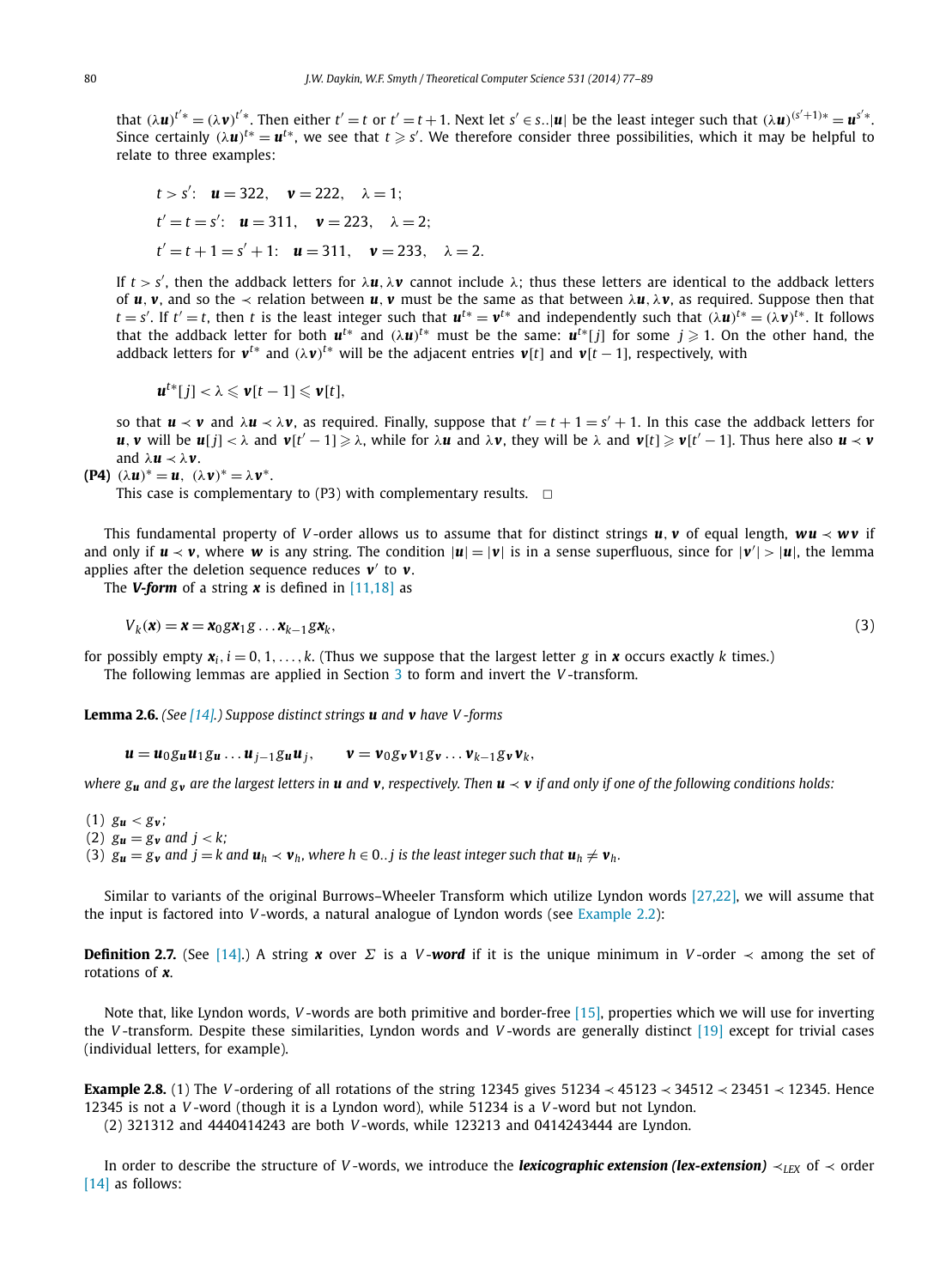<span id="page-5-0"></span>**Definition 2.9.** Suppose that according to some factorization *F*, two strings  $u, v \in \Sigma^+$  are expressed in terms of nonempty factors:

$$
\boldsymbol{u} = \boldsymbol{u}_1 \boldsymbol{u}_2 \ldots \boldsymbol{u}_m, \qquad \boldsymbol{v} = \boldsymbol{v}_1 \boldsymbol{v}_2 \ldots \boldsymbol{v}_n.
$$

Then  $\mathbf{u} \prec_{L\mathbf{F}X(F)} \mathbf{v}$  if and only if one of the following holds:

(1) **u** is a proper prefix of **v** (that is,  $u_i = v_i$  for  $1 \leq i \leq m < n$ ); or

(2) for some  $i \in 1$ *..* min $(m, n)$ ,  $u_i = v_i$  for  $j = 1, 2, ..., i - 1$ , and  $u_i \prec v_i$ .

In other words,  $u_1u_2...u_m$  ≺  $v_1v_2...v_n$  in the lexicographic order of strings, using not < but  $\prec$ . We will generally write  $\prec$ <sub>*LEX*</sub> rather than  $\prec$ <sub>*LEX*(*F*) when the factorization *F* is clear from the context. For further discussion of lex-extension</sub> see [\[19\].](#page-13-0)

Clearly  $x_i \preccurlyeq x_j$  implies  $gx_i \preccurlyeq gx_j$ , which leads to the following insight, where we just use the *g*'s to distinguish the substrings  $x_i$  and apply the Lyndon property.

**Theorem 2.10.** (See [\[14\].](#page-13-0)) Let  $\mathbf{x} \in \Sigma^{+}$ . Then  $\mathbf{x}$  is a V-word if and only if its V-form [\(3\)](#page-4-0) has  $\mathbf{x}_0 = \varepsilon$  with  $\mathbf{x}_1 \mathbf{x}_2 \dots \mathbf{x}_k$  a Lyndon word *under lex-extension.*

From now on we will denote the set of *V* -words by V (like Lyndon words, V is an instance of a *circ-UMFF*, see [\[14,15\]\)](#page-13-0). Notice that the *V* -form [\(3\)](#page-4-0) of a *V* -word *x* must, by the properties of *V* -order, begin with the largest letter *g* in *x*. Thus in [\(3\)](#page-4-0)  $x_0 = \varepsilon$ , and a *V*-word must take the form

$$
V_k(\mathbf{x}) = \mathbf{x} = g\mathbf{x}_1 \dots g\mathbf{x}_{k-1} g\mathbf{x}_k. \tag{4}
$$

For the sorting of the suffixes of a string into *V* -order, it is important that *V* -words are of type *Flight Deck* [\[17\];](#page-13-0) that is, that for every *V* -word  $\mathbf{x} = \mathbf{x}[1..n]$ ,  $\mathbf{x}[1] \leq \mathcal{O}(\mathbf{x}[i])$ , for every  $1 \leq i \leq n$ , where  $\mathcal{O}$  is some global ordering. For example, the set of Lyndon words is type Flight Deck under lexorder, while the *V*-words are also Flight Deck according to the ordering  $V$  – that is, using *V* -order and lex-extension but with an inverted alphabet (see [\[19\],](#page-13-0) Lemma 3.16). The Flight Deck condition includes trivial cases known as *V -letters* [\[19\],](#page-13-0) where the first letter in a string is strictly greater (over *Σ*) than the subsequent letters; for example, the *V* -word 51234.

When sorting sets of rotations into their *V* -order in Section [5,](#page-10-0) we will use the natural cyclic order of *V* -letters (see [Example 2.8\)](#page-4-0):

**Lemma 2.11.** (See [\[19\].](#page-13-0)) Let **x** be a V-letter of length n. If  $\mathbf{r}_i = R_i(\mathbf{x})$ ,  $i = 1, 2, ..., n$ , then  $\mathbf{r}_1 > \mathbf{r}_2 > \cdots > \mathbf{r}_n = \mathbf{x}$ .

The following lemma, slightly more precise than in its original form, and also relevant to sorting rotations, shows that similar to a Lyndon word, a *V* -word precedes any of its proper suffixes.

**Lemma 2.12.** (See [\[19\].](#page-13-0)) Let  $x \in V$ , where  $x = gx_1gx_2 \ldots gx_k$  is in V-form (4). If  $p = gx_1gx_2 \ldots gx_j \in V$ , where  $1 \leq j < k$ , and if s is *any proper suffix of x*, then *px*, *pxs*,  $xs \in V$ .

#### **3. BWT using** *V* **-order (***V* **-word input)**

In this section we show how to compute the BWT (and its inverse) using *V* -order on a given string known to be a *V* -word; the next section deals with the corresponding construction on an arbitrary string.

#### *3.1. The V -BWT*

The method is analogous to the standard Burrows–Wheeler Transform, but exchanges lexorder for *V* -order. Also, similarly to variants of the original transform which assume the input to be a Lyndon word  $[27]$ , we assume that the input string has been factored into *V* -words: this saves *O(*log*n)* space for a pointer to the least rotation of a *V* -word. The method for computing the bijective *V* -transform of a given *V* -word *x* is then:

- 1. Form the unordered set (as an  $n \times n$  matrix) *R* of all cyclic rotations of an input string **x** of length *n*.
- 2. Sort all the rows (all the suffixes) of *R* into increasing *V*-order, forming  $R^{\prec}$ .
- 3. The last column of  $R<sup>+</sup>$  is the *V*-transform, denoted  $T$ .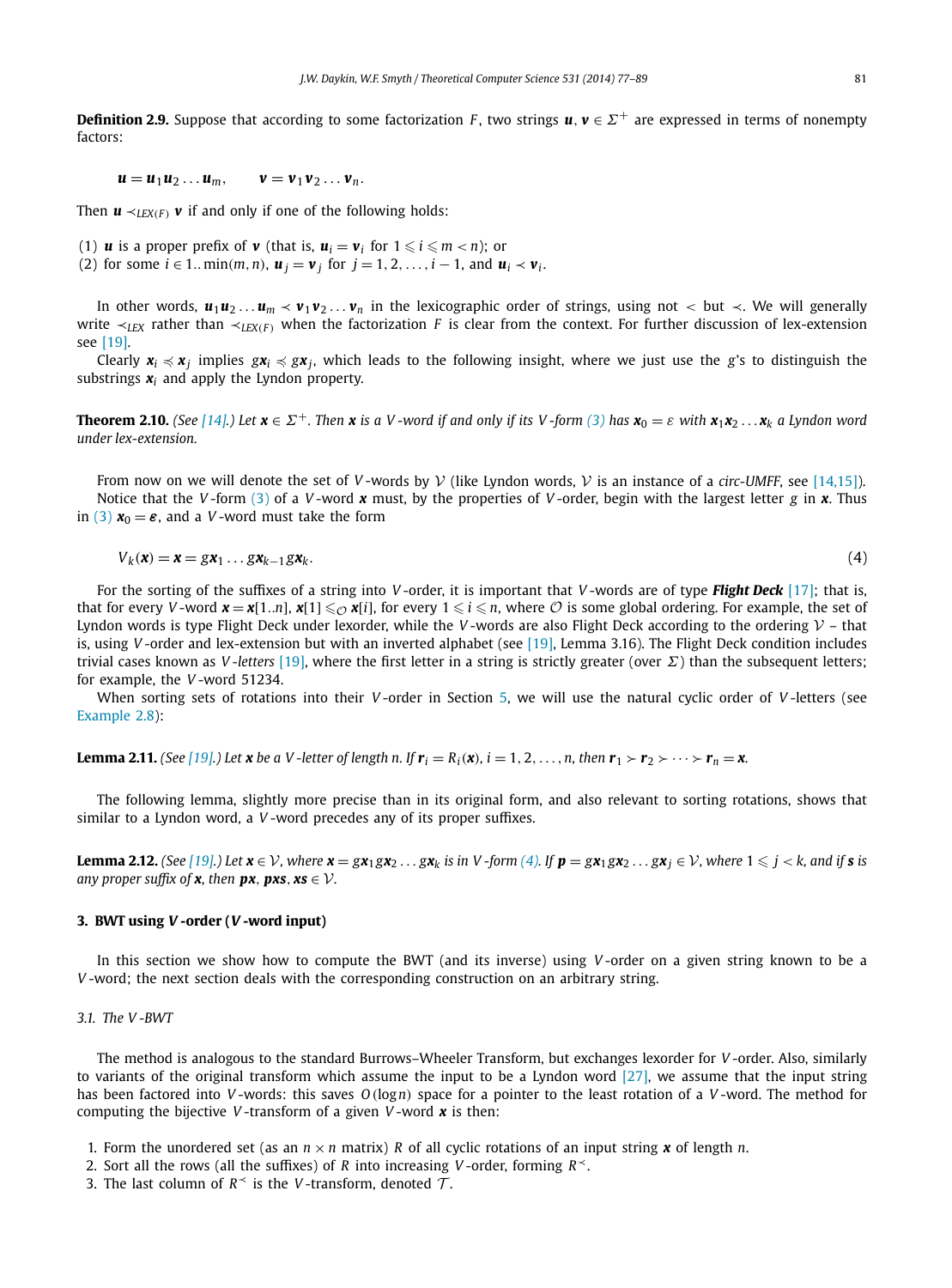<span id="page-6-0"></span>**Example 3.1.** Let the *V* -word  $x = 5312543$ . Then, using [Lemma 2.6,](#page-4-0) the sorted set of rotations  $R \leq 1$  is:

| 5              |              |                | 3 1 2 5   |                |       | $4 \quad 3$     |
|----------------|--------------|----------------|-----------|----------------|-------|-----------------|
| 5              |              |                | 4 3 5     |                | 3 1 2 |                 |
| $\overline{2}$ | 5            |                |           |                |       |                 |
| $\mathbf{1}$   |              | 2 <sub>5</sub> |           | $4$ 3 5 3      |       |                 |
| 3              |              |                | 5 3 1 2 5 |                |       | 4               |
| $\mathbf{3}$   | $1 \quad$    | $\overline{2}$ | 5         | $\overline{4}$ |       | 3 <sub>5</sub>  |
| 4              | $\mathbf{3}$ | 5 <sup>1</sup> |           | 3 1 2          |       | $5\phantom{.0}$ |

The *V*-transform,  $T$ , is the last column: 3213455. Note that the 5's have been clustered into a run, but not the 3's. However, the classic lexorder BWT of *x* yields the transform 3154532, with no clustering of letters at all.

We defer till Section [5](#page-10-0) a description of the details of the modifications to a standard suffix-sorting algorithm [\[26\]](#page-13-0) required to convert it from lexorder to *V* -order.

#### *3.2. The inverse V -BWT*

We show here how to recover the input data from the *V*-transform T, where the input (first row of  $R^{\prec}$ ) is assumed to be a *V*-word **x**, hence the minimum rotation [\(Definition 2.7\)](#page-4-0). Starting with T, the last column in  $R$ , we deduce the first column C, then use information about the path traced in this process to compute **x** in reverse order. Let  $\mathcal{T} = t_1 t_2 \dots t_n$ , and suppose that *g* is the greatest letter in  $T$ . The column C consists of the single-letter prefixes of the strictly increasing (in *V*-order) rotations of *x* that form the rows of  $R<sup>2</sup>$ . By the structure [\(4\)](#page-5-0) of *V*-words, the input string *x* starts with *x*[1] = *g*. Letting *k* denote the frequency of *g* in  $\tau$ , we know moreover from [Lemma 2.6](#page-4-0) that the first *k* rows in  $R<sup>1</sup>$  must start with *g* (that is, in the *V*-form [\(3\),](#page-4-0)  $x_0 = \varepsilon$ ). Hence these *k* rows have the form  $g \dots t_i$  for  $1 \leqslant i \leqslant k$ , which starts our boot-strapping procedure for computing the inverse.

From the first *k* rows we know that there are other rotations of **x** in  $R<sup>×</sup>$  starting with  $t<sub>i</sub>g$  which we then sort into their increasing *V* -order, and repeat the process for longer prefixes. The invariant is that, during the reconstruction of *R*≺, the current list of prefixes in  $C$  is correctly sorted in *V*-order. The method for prefix sorting applies [Lemmas 2.3, 2.5](#page-3-0) and [2.6;](#page-4-0) note that the first *k* rows of  $R^{\prec}$  are in the *V*-form [\(4\),](#page-5-0) while all subsequent rows are in *V*-form [\(3\)](#page-4-0) with  $x_0 \neq \varepsilon$ .

In order to determine the next entry in  $R<sup>1</sup>$ , we maintain a priority queue (say a heap H) of the subsequent rotations of each row already entered. Thus, for the first *k* rows, the rotations beginning  $t_1 g, t_2 g, \ldots, t_k g$  need to be entered in some form into H. (However, to avoid duplicates, we enter into H only those items *i* for which  $t_i < g$ ; this means that the maximum number of entries in  $H$  will be, not  $k$ , but  $k'$ , the number of *sequences* of largest letters  $g$ .) To assist in determining the minimum of each pair of rotations, each entry in  $H$  contains the following fields:

- *r*: the *rank* of the preceding item in  $R$  (for example, *i* whenever  $i \in 1..k$ );
- $\ell$ : the number of letters so far rotated into the first position (for  $i \in 1..k$ ,  $\ell = 1$ );
- *λ*: the letter currently rotated from  $\tau$  (and prefix of the current rotation);
- *λ*ˆ: the maximum over all letters *λ* so far rotated into the first position;
- #: the number of occurrences of *λ*ˆ;
- *j*: the leftmost position at which  $\hat{\lambda}$  occurs ( $1 \leqslant j \leqslant \ell$ ).

Using [Lemma](#page-3-0) 2.5, the variables  $(r, \ell, \lambda)$  may determine the order of **u** and **v** as follows:

(R1) whenever  $\ell_{\mathbf{u}} = \ell_{\mathbf{v}}$  and  $\lambda_{\mathbf{u}} = \lambda_{\mathbf{v}}$ , then  $\mathbf{u} \prec \mathbf{v} \Longleftrightarrow r_{\mathbf{u}} < r_{\mathbf{v}}$ .

Similarly, the variables  $(\hat{\lambda}, \#, j)$  enable the order of two entries **u** and **v** to be computed in constant time in many cases, making use of the following rules (derived from [Lemma 2.6\)](#page-4-0):

(R2) if  $\hat{\lambda}_u < \hat{\lambda}_v$ , choose *u*; (R3) if  $\hat{\lambda}_u = \hat{\lambda}_v$  and  $\mu_u < \mu_v$ , choose *u*; (R4) if  $\hat{\lambda}_u = \hat{\lambda}_v$  and  $\mu = \mu_v$  and  $j_u < j_v$ , choose *u*.

However, when none of these rules apply, for instance with  $u = 13$  and  $v = 23$ , then it will be necessary to directly compare the letters in  $\boldsymbol{u}$  and  $\boldsymbol{v}$ , using for example one of the algorithms described in [\[19,3\].](#page-13-0)

[Fig. 1](#page-7-0) shows the computation of C and **x** from T. Each insertion (denoted by  $\stackrel{+}{\leftarrow}$ ) into the heap H occurs at the lowest level, resulting in a sequence of pairwise comparisons of tuples that restores the heap invariant; that is, that the root entry is minimum. The "top" operator removes the current root, after which the heap invariant is similarly restored. Since the occurrence of consecutive *g*'s in *x* ( $C[i] = T[i] = g$ ) leads to no insertion in H, it follows that the maximum number of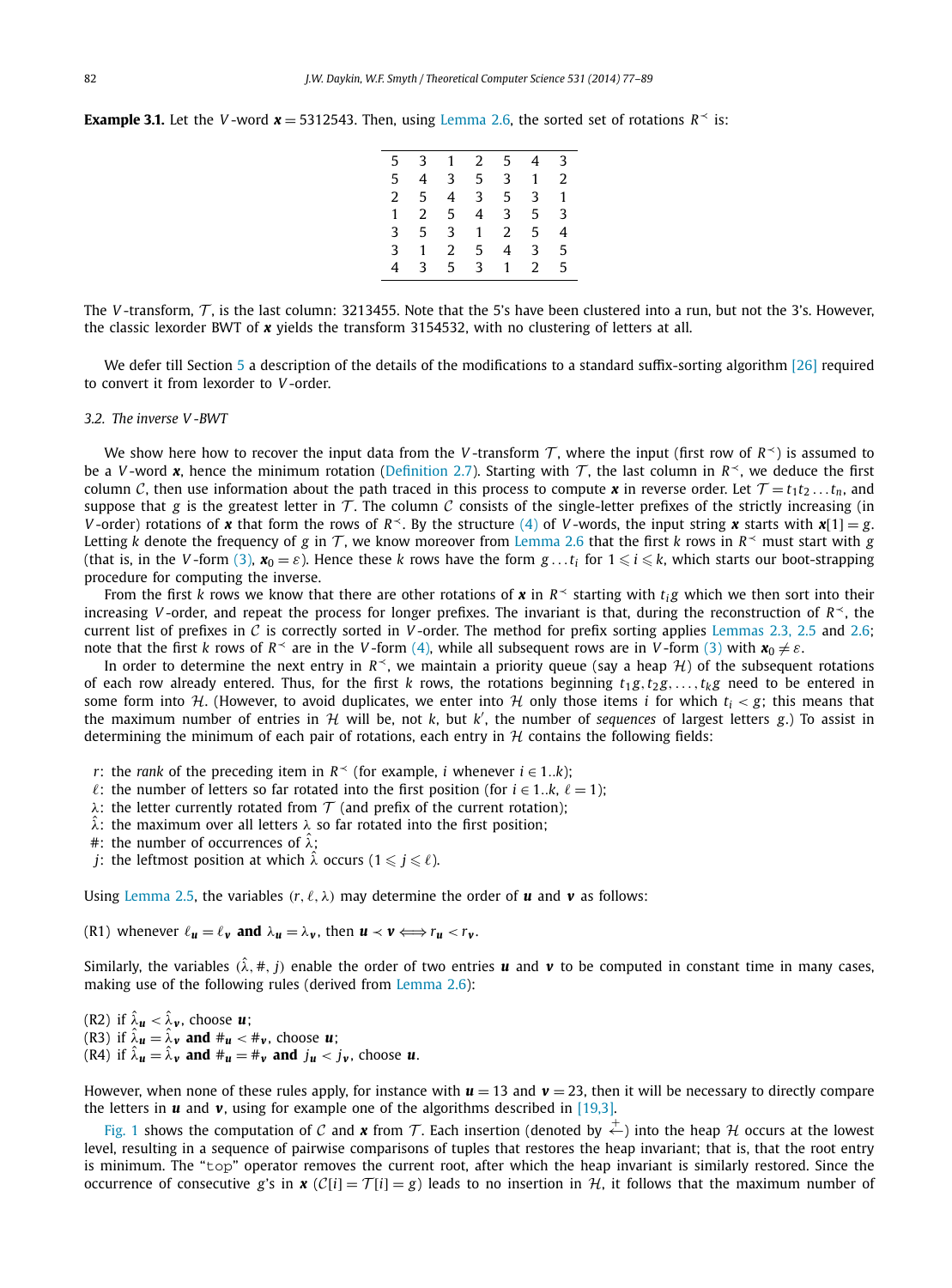```
procedure TC(\mathcal{T}, \mathcal{C}, \mathbf{x}, n, k, g)– Compute the reverse V -BWT C and pointers P.
k_0 \leftarrow 0for i \leftarrow 1 to k do
       C[i] \leftarrow \varphiif \mathcal{T}[i] = g then
               k_0 \leftarrow k_0 + 1; \mathcal{P}[i] \leftarrow k_0else
                 \mathcal{H} \stackrel{+}{\leftarrow} (i, 1, \mathcal{T}[i], \mathcal{T}[i], 1, 1)
for i \leftarrow k + 1 to n do
       (r, \ell, \lambda, \hat{\lambda}, \text{#}, j) \leftarrow \text{top}(\mathcal{H})\mathcal{C}[i] \leftarrow \lambda; \ \mathcal{P}[r] \leftarrow iif \mathcal{T}[i] = g then
               k_0 ← k_0 + 1; \mathcal{P}[i] ← k_0else
               UPDATE(r, \ell, \lambda, \hat{\lambda}, \hat{\tau})\mathcal{H} \stackrel{+}{\leftarrow} (r, \ell, \lambda, \hat{\lambda}, \#, j)— Compute x from the pointers P.
x[n] \leftarrow \overline{T}[1]; h \leftarrow 1for i ←n − 1 downto 1 do
       h \leftarrow \mathcal{P}[h]; \mathbf{x}[i] \leftarrow \mathcal{T}[h]procedure UPDATE(r, \ell, \lambda, \hat{\lambda}, \#, i)r \leftarrow i; \ell \leftarrow \ell + 1; \lambda \leftarrow \mathcal{T}[i]if λ > λˆ then
       λˆ ← λ; # ← 1; j ← 1
elsif \lambda = \hat{\lambda} then
       \# \leftarrow \# + 1; j \leftarrow 1else
       j \leftarrow j + 1
```
**Fig. 1.** Compute C and the original V-word x from T: heap H contains the number  $k'$  of sequences of g's in x, and on exit is empty.

entries is *<sup>k</sup>* and that therefore its maximum height is log2 *<sup>k</sup>* . Thus *Ω(*log*k )* processing time is required for each of *n* accesses to  $H$ , but it may be as much as  $O((n-k)^2/k)$ . In the final stage, x is computed by a straightforward **for** loop that requires *Θ(n)* time.

To see that the algorithm is correct, observe that at step  $i \geqslant k+1$  the  $i^{\text{th}}$  minimum rotation must be the least rotation of one of the at most *<sup>k</sup>* entries most recently determined – that is, one of the entries beginning with <sup>C</sup>[*j*] and ending with  $\mathcal{T}[j]$ ,  $1 \leq j \leq i-1$ . The heap  $\mathcal H$  keeps track of this minimum by applying the rules (R1)–(R4) to the log*k*<sup>'</sup> pairwise comparisons required for update, and, when necessary, using the linear-time *V* -order comparison algorithm of [\[19\].](#page-13-0)

Next consider the entries in the "previous" array  $P$  – the pointer from the previously selected item  $r$  to  $i$ , the currently selected one. Each row  $i \geq k + 1$  of  $R \leq k$  is reached from the current minimum entry in H, whose rank is *r*; thus  $\mathcal{P}[r] \leftarrow i$ . If in addition  $\mathcal{T}[i] = g$ , we must link row *i* to the preceding row  $k_0 \leq k$  for which  $\mathcal{C}[k_0] = g$  by setting  $\mathcal{P}[i] \leftarrow k_0$ . Exactly *k* of these latter settings will be made, so that each (perhaps void) sequence of non-*g*'s will relate to each previous such sequence in **x**. Thus following the links of P yields **x** in reverse order; in other words P is an implementation of the usual BWT Last First (LF) mapping for the *V* -BWT. We have

**Theorem 3.2.** *Given a string <sup>x</sup>*[1*..n*] *on an ordered alphabet, Algorithm TC correctly computes the inverse* C *and the original input* V -word **x** corresponding to the V -BWT  $T$  in time  $O(n^2 \log k')$ , using  $O(n+k')$  words of additional storage, where k' is the number of *sequences of largest letters g in x.*

**Example 3.3.** Suppose we are given  $T = 2515355$ . Then  $k = 4$  and  $C[1..4] = 5<sup>4</sup>$ . The first two entries in H will therefore be  $u = (1, 1, 2, 2, 1, 1)$ ,  $v = (3, 1, 1, 1, 1, 1)$  with  $v < u$  by (R2). Since  $\mathcal{T}[2] = 5$  and  $\mathcal{T}[4] = 5$ , therefore  $\mathcal{P}[2] \leftarrow 1$  and  $\mathcal{P}[4] \leftarrow 2$ , respectively.

- $i=5$  (3, 1, 1, 1, 1, 1) is removed from H and C[5]  $\leftarrow$  1, P[3]  $\leftarrow$  5. Since T[5] = 3, the entry (5, 2, 3, 3, 1, 1) will be inserted in  $H$  with  $(1, 1, 2, 2, 1, 1)$  as root.
- *i* = 6 *(*1*,* 1*,* 2*,* 2*,* 1*,* 1*)* is removed, C[6] ← 2, P[1] ← 6. Since  $T[6] = 5$ , P[6] ← 3. *i* = 7 *(*5*,* 2*,* 3*,* 3*,* 1*,* 1*)* is removed, C[7] ← 3, P[5] ← 7; since  $T[7] = 5$ , P[7] ← 4.
- $(5, 2, 3, 3, 1, 1)$  is removed,  $C[7]$  ← 3*,*  $P[5]$  ← 7; since  $T[7] = 5$ ,  $P[7]$  ← 4.

Thus we find  $C = 5555123$  and  $P = 6152734$ . Accordingly we set  $\mathbf{x}[7] \leftarrow T[1] = 2$ , then  $\mathbf{x}[6] \leftarrow T[P[1]] = T[6] = 5$ ,  $\mathbf{x}[5] \leftarrow$  $T[P[6]] = T[3] = 1$ , and so on, yielding  $x = 5553152$ , the unique *V*-word implied by  $T = 2515355$ .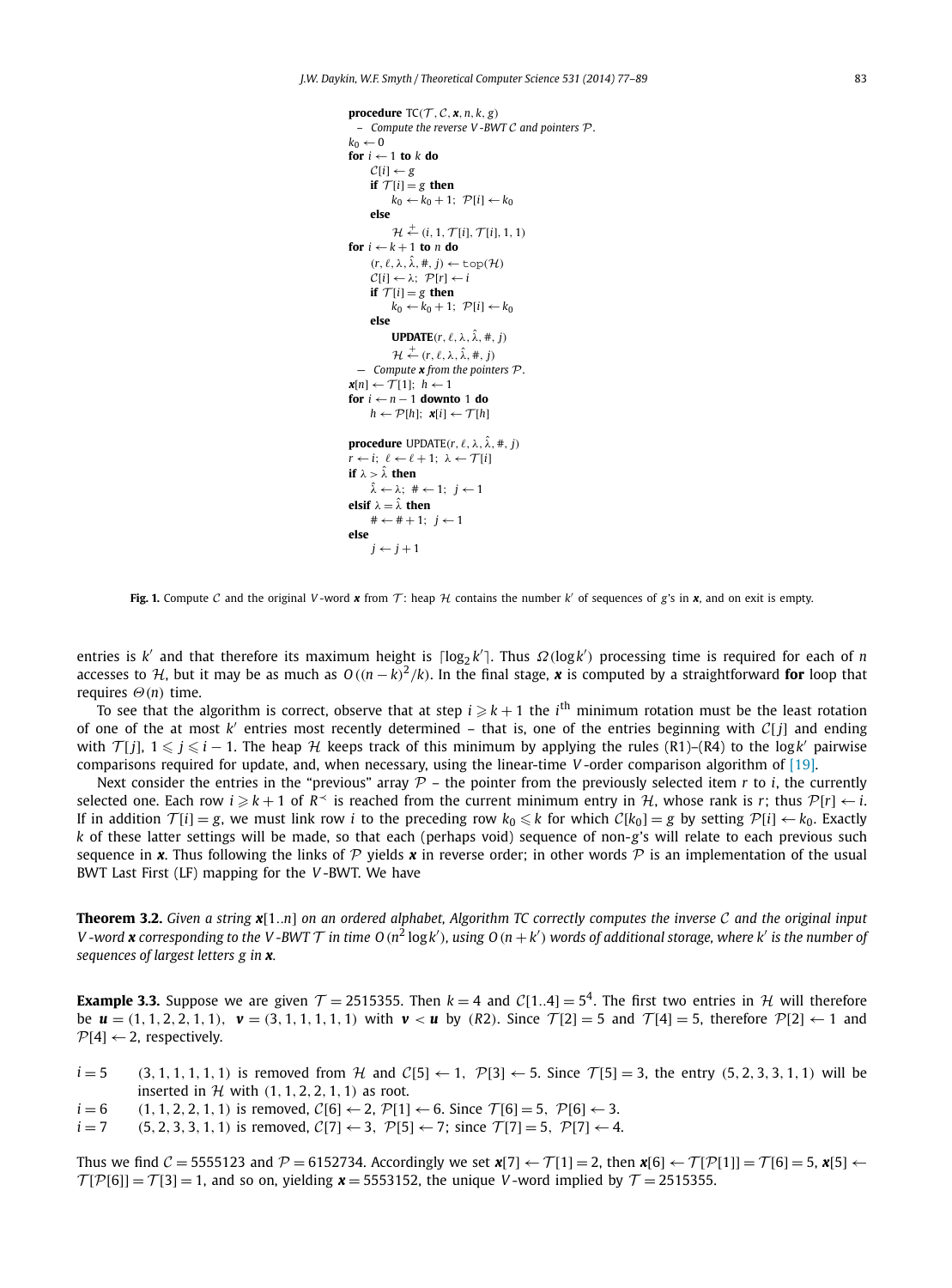#### <span id="page-8-0"></span>**4. BWT using** *V* **-order (arbitrary input)**

We now outline the computation of the *V* -transform and inverse for an arbitrary input which is not necessarily a *V* -word. The method is derived from Scott's bijective variant of the lexorder Burrows–Wheeler Transform as described by Kufleitner [\[27\].](#page-13-0)

Since we are dealing with rotations of strings, we also adopt the extension of lexorder  $\leqslant$  to an infinite order  $\leqslant^\omega$  given (with more detail) in [\[27\].](#page-13-0) For  $u, v \in \Sigma^+$ , let  $u^{\omega} = u u u$ ... be the infinite sequence obtained as the infinite power of *u*; then the  $\omega$ -lexorder  $\bm{u} \leqslant^{\omega} \bm{v}$  means that the infinite sequences  $\bm{u}^{\omega}$  and  $\bm{v}^{\omega}$  satisfy  $\bm{u}^{\omega} \leqslant \bm{v}^{\omega}$ .

The bijective lexorder BWT of an arbitrary word **x** of length *n* is defined as follows. Let  $\mathbf{x} = \mathbf{v}_s \dots \mathbf{v}_1$  with  $\mathbf{v}_s \geq \dots \geq \mathbf{v}_1$ be the Lyndon factorization of **x**. Denote by  $\mathcal{R}^{\omega}(\mathbf{v}_i)$  the set of rotations (conjugacy class) of  $\mathbf{v}_i$  in  $\omega$ -lexorder;  $\mathcal{R}^{\omega}(\mathbf{x})$  is the set of rotations of the union of the  $\mathcal{R}^{\omega}(v_i)$  all in  $\omega$ -lexorder ( $\omega$ -lexorder is used to homogenize the dimensions of the *v*<sub>*i*</sub>). Then, the bijective BWT of *x* is BWT(*x*) =  $\mathcal{R}^{\omega}(\mathbf{x})[i, n]$ , for  $1 \le i \le n$ , that is, the transform is the usual last column of the BWT matrix. The inverse, that recovers the individual factors  $v_i$  and hence the input  $x$ , can be achieved by detecting Lyndon seeds of periodicities in the rows of the reconstructed  $\mathcal{R}^{\omega}(\mathbf{x})$  – however, we give an alternative method for the *V* -BWT below. Note that as well as being bijective, no indexes for the least rotations of each of the conjugacy classes, or 'End-of-File' symbols are required.

This concept of constructing a bijective multi-word lexorder BWT was also given earlier by Mantaci et al. [\[29,30\],](#page-13-0) wherein the input was divided into blocks of equal length. Moreover, Mantaci et al. proposed an extension of lexorder to infinite words, and showed that the order relation  $\leq^{\omega}$  between two primitive strings **u** and **v** can be determined with at most  $|u| + |v| - gcd(|u|, |v|)$  letter comparisons. (As shown in [\[18\],](#page-13-0) to compute the regular V-order  $\prec$  of *u* and *v*, |*u*| ≤ |*v*|, requires at most  $4|\mathbf{u}| + 2|\mathbf{v}|$  letter comparisons.)

We now overview Scott's method [\[22\]](#page-13-0) along with some obvious modifications from lexorder to *V* -order (see [\[27\]](#page-13-0) for fuller details). Also, to ease notation, from now on we will let  $\mathcal{R}^{\omega}(\mathbf{x})$  denote the associated modification to an  $\omega$ -lexextension order, and note that in practice the  $\mathcal{R}^{\omega}(\mathbf{x})$  matrix is not necessarily  $n \times n$  here.

- (i) Compute the linear-time Lyndon factorization of the input  $[21,13] \rightarrow$  $[21,13] \rightarrow$  linear-time *V* -word factorization [\[18,19\].](#page-13-0)
- (ii) Compute the multi-word BWT of the Lyndon factors  $\rightarrow$  multi-word *V*-BWT. We process the *V*-words  $v_i$  in **x**, determined by the factorization in (i), from right to left in *groups*  $G_g$  of  $v_i$  which all have the same maximum letter  $g$  – let the *<sup>V</sup>* -word *<sup>v</sup>*<sup>∗</sup> have the largest number of *<sup>V</sup>* -letters of the *<sup>v</sup><sup>i</sup>* in a group. For the multi-word form: construct the conjugacy class  $\mathcal{R}^{\omega}(v_i)$  for each *V*-word  $v_i$ , where the dimensions of the  $v_i$  in a group are first all homogenized to have the same number of *V*-letters as  $v^*$ . Therefore the new length of a group is  $O(n^2)$ . The conjugacy classes from each of the *h*, say, *V* -words in a group are then sorted in lex-extension order in linear-time using suffix-sorting techniques from Section [5;](#page-10-0) hence  $O(n^2)$  overall. These *h* sorted conjugacy classes are then merge sorted into  $\mathcal{R}^{\omega}(G_g)$  using linear *V*-comparison of strings, that is  $O(n^2 \log h) O(n) = O(n^3 \log h)$  time for the *V*-transform of a group.
- (iii) Since the conditions of [Lemma](#page-4-0) 2.6(3) are satisfied for the *V*-ordered conjugates in  $\mathcal{R}^{\omega}(G_g)$ , we can apply procedure TC for the inversion of each group of *x* independently; in particular, for each group procedure TC correctly starts by putting all largest letters *g* in the column *C*.

To establish that we can invert the groups independently we need [Lemma](#page-4-0) 2.6(1) and the following:

#### **Lemma 4.1.** Let  $\mathbf{v} \in \mathcal{V}$  with max{ $\mathbf{v}$ } = *g* and  $|\mathbf{v}|$  = *n.* Suppose that V-BWT( $\mathbf{v}$ ) =  $t_1t_2...t_n$ . Then  $t_n = g$ .

**Proof.** Suppose not; then the last row *r* in the BWT matrix  $\mathcal{R}^{\prec}$  ends with some  $f < g$ , and starts with a prefix *p* (which is non-empty) prior to the first letter *g*. Consider a rotation of *v* in  $\mathcal{R}$  starting with *f pg*; applying [Lemma 2.3,](#page-3-0) *pg*  $\prec$  *f pg*, and hence the last row *r* in  $\mathcal{R}^{\prec}$ , starting *p* and ending *f*, is not the largest in  $\mathcal{R}^{\prec}$ .  $\Box$ 

So we apply the  $O(n^2 \log k')$  inversion method of Section [3.2](#page-6-0) to each group  $G_g$ , recovering the *V*-words in the factorization from smallest to largest in V, that is, from right to left. Note that given the *V*-word factorization  $v_s \geq v v_{s-1} \geq v$  $\cdots \geq_{\mathcal{V}} v_1$  of a string, the notation  $\lt_{\mathcal{V}}$  indicates concatenation UMFF-order over  $\mathcal{V}$  (hence  $\geq_{\mathcal{V}}$  is factorization); although for Lyndon words the concatenation order is the same as that for selecting a conjugate, namely lexorder, these orders are not the same in the case of *V*-words – see [\[14,19\]](#page-13-0) for more details on the concatenation UMFF-order of  $V$ ; see [\[15,17\]](#page-13-0) for more on UMFF-order in general. The inversion procedure induces cycles of letters via the LF mapping, one for each *V* -word. In the case of multiple identical rows in  $\mathcal{R}^{\omega}(\mathbf{x})$ , when forming an LF cycle, from the rows currently available the one with the smallest index is chosen.

The following lemma establishes the disjoint nature of the LF cycles, where by an *element*  $E_i^j$  we mean the *j*-th consecutive pair of letters in the LF mapping of a *V*-word  $v_i$ .

**Lemma 4.2.** Let  $\mathbf{v}_s \geq v \mathbf{v}_{s-1} \geq v \geq v \cdot v_1$  be the V-word factorization of a string **x** of length n, and let LF( $\mathbf{v}_i$ ) be the LF mapping of  $\bm{v}_i$ , with elements  $E_i^j$ ,  $1\leqslant j\leqslant n$ . For  $\bm{v}_{i+1}\geqslant_\mathcal{V}\bm{v}_i$ , if  $E_i^j$  is the prefix of row  $r_s$  in  $\mathcal{R}^\omega(\bm{x})$ ,  $E_{i+1}^j$  the prefix of row  $r_t$  in  $\mathcal{R}^\omega(\bm{x})$ , and ij  $E_i^j = E_{i+1}^j$ , then s < t.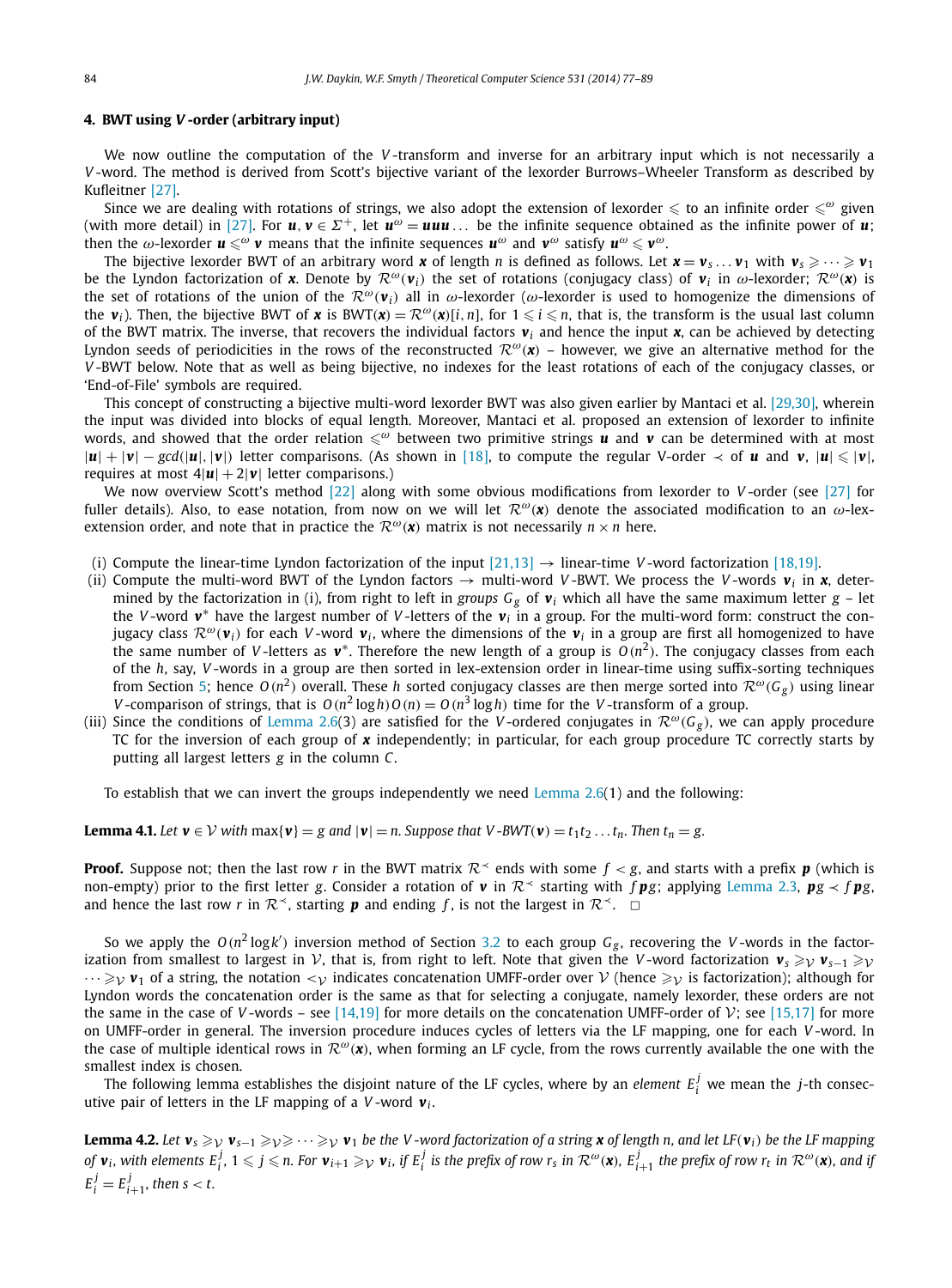**Proof.** In the case of  $v_{i+1} = v_i$ , this is immediate from repeatedly choosing, for equivalent rows, the row with the smallest index to construct the LF mapping. Otherwise, for  $v_{i+1} > v_i$ , the index of the row with prefix  $v_i$  in  $\mathcal{R}^{\omega}(\mathbf{x})$  is smaller than the index of the row with prefix  $v_{i+1}$ . Let  $u, w$  be two arbitrary rows in  $\mathcal{R}^{\omega}(x)$  ending  $\lambda, \mu$ , with indexes  $p, q \ (p < q)$ respectively, hence  $u \prec w$ . Write  $u^p$ ,  $w^p$  for the prefix of *u*, *w* without the last letter  $\lambda$ , *μ* respectively. If  $\lambda$  and *μ* are distinct then the LF function maps these suffix letters to equivalent prefix letters, that is distinct rotations in  $\mathcal{R}^{\omega}(\mathbf{x})$ .

So suppose that  $\lambda = \mu$ , and assume that **u**, **w** are in V-form [\(3\).](#page-4-0) With reference to [\(3\),](#page-4-0) if the determining point for deciding  $u \prec w$  occurred between  $u_t$  and  $w_t$ , for  $0 \leqslant t \leqslant k-1$ , then [Lemma 2.5](#page-3-0) applies and  $\lambda u^p \prec \mu w^p$ . Otherwise suppose that the decision point is at  $t = k$ . If  $\lambda = \mu < g$ , then if either both  $\lambda, \mu$  or neither were deleted then they are not involved in the final *V*-order decision, and again  $\lambda$ *u*<sup>*p*</sup>  $\prec$  *μ***w**<sup>*p*</sup>; otherwise, consider the suffixes *g* ... *γ*λ and *g* ...*δμ*, then one deletion of  $\lambda$  or  $\mu$  implies that  $\gamma>\lambda$  and  $\delta\leqslant\lambda$ , say, and hence the strings cannot become equal under a sequence of  $\star$  deletions, so this case is impossible. Finally, if  $\lambda = \mu = g$ , then  $u_k = w_k = \varepsilon$  in [\(3\),](#page-4-0) and if the decision point is between  $u_{k-1}$  and  $w_{k-1}$ , then  $\lambda = \mu$  will be the last deletions (see Section [2\)](#page-2-0) and hence not involved with the *V*-ordering.

Therefore, the LF function maps the first occurrence of  $\lambda$  as a suffix to the first occurrence of  $\lambda$  as a prefix in  $\mathcal{R}^{\omega}(\mathbf{x})$  – in general the  $i^{\text{th}}$  occurrences.  $\Box$ 

Hence choosing the first currently available occurrence in  $\mathcal{R}^{\omega}(\mathbf{x})$  for the LF mapping of a *V*-word guarantees remaining in the cycle for that word; once completed, that cycle is effectively deleted from  $\mathcal{R}^{\omega}(\mathbf{x})$ , and the process iterates. Since we can deal with inverting factors in groups, within which LF cycles are disjoint, the inversion of Section [3.2](#page-6-0) applies with overall complexity  $O(n^2 \log k')$  for a group.

**Theorem 4.3.** *The multi-word V -BWT is bijective.*

**Proof.** The proof derives from several results. Firstly, the *V* -word factorization of a given string *x* is unique [\[14,15\],](#page-13-0) and hence the multi-words formed from **x**, each with an associated conjugacy class, are likewise unique. Furthermore, the factors in a *V*-factorization are non-increasing  $(\geq_{V})$  and partially determined by their first letter [\[14,19\]](#page-13-0) – hence the groups *Gg* can be inverted independently. Within a group, [Lemma 4.2](#page-8-0) shows that the LF cycles are disjoint – hence the inversion procedure TC and [Theorem 3.2](#page-7-0) apply.  $\Box$ 

We illustrate the inversion of the multi-word *V* -BWT with the following example.

**Example 4.4.** Consider the input string  $x = 323132412$  and its unique *V*-word factorization  $32 \ge y 3132 \ge y 412$ . After forming powers of *V* -letters where necessary to homogenize the dimensions for a group, the conjugacy class for each factor is then:

| $\mathcal{R}^{\omega}(412)$ : | $\mathcal{R}^{\omega}(3132)$ : | $\mathcal{R}^{\omega}(32)$ : |
|-------------------------------|--------------------------------|------------------------------|
| 412                           | 3132                           | 32(32)                       |
| 124                           | 1323                           | 23(23)                       |
| 241                           | 3231                           |                              |
|                               | 2313                           |                              |

Ordering all the conjugates for each group into lex-extension order gives  $\mathcal{R}^{\omega}(\mathbf{x})$ :

| $\mathcal{R}^{\omega}(\mathbf{x})$ : |                                                    |
|--------------------------------------|----------------------------------------------------|
| 412                                  |                                                    |
| 241                                  |                                                    |
| 124                                  |                                                    |
|                                      | $-$ (This separates the groups: $G_3$ and $G_4$ .) |
| 3132                                 |                                                    |
| 3231                                 |                                                    |
| 32(32)                               |                                                    |
| 1323                                 |                                                    |
| 2313                                 |                                                    |
| 23(23)                               |                                                    |

Then  $\mathcal{T}$ , that is, *V*-BWT(323132412) = 214212333.

For the inverse,  $\tau$  is scanned from right to left detecting maximal letters: 3 and 4. We first find the inverse of group *G*4, where the existence of one maximal letter 4 indicates that this factor is a *V* -letter, and so by applying [Lemma 2.11,](#page-5-0) the inverse is given simply by reading off letters in the transform  $\mathcal{T}$ : 412.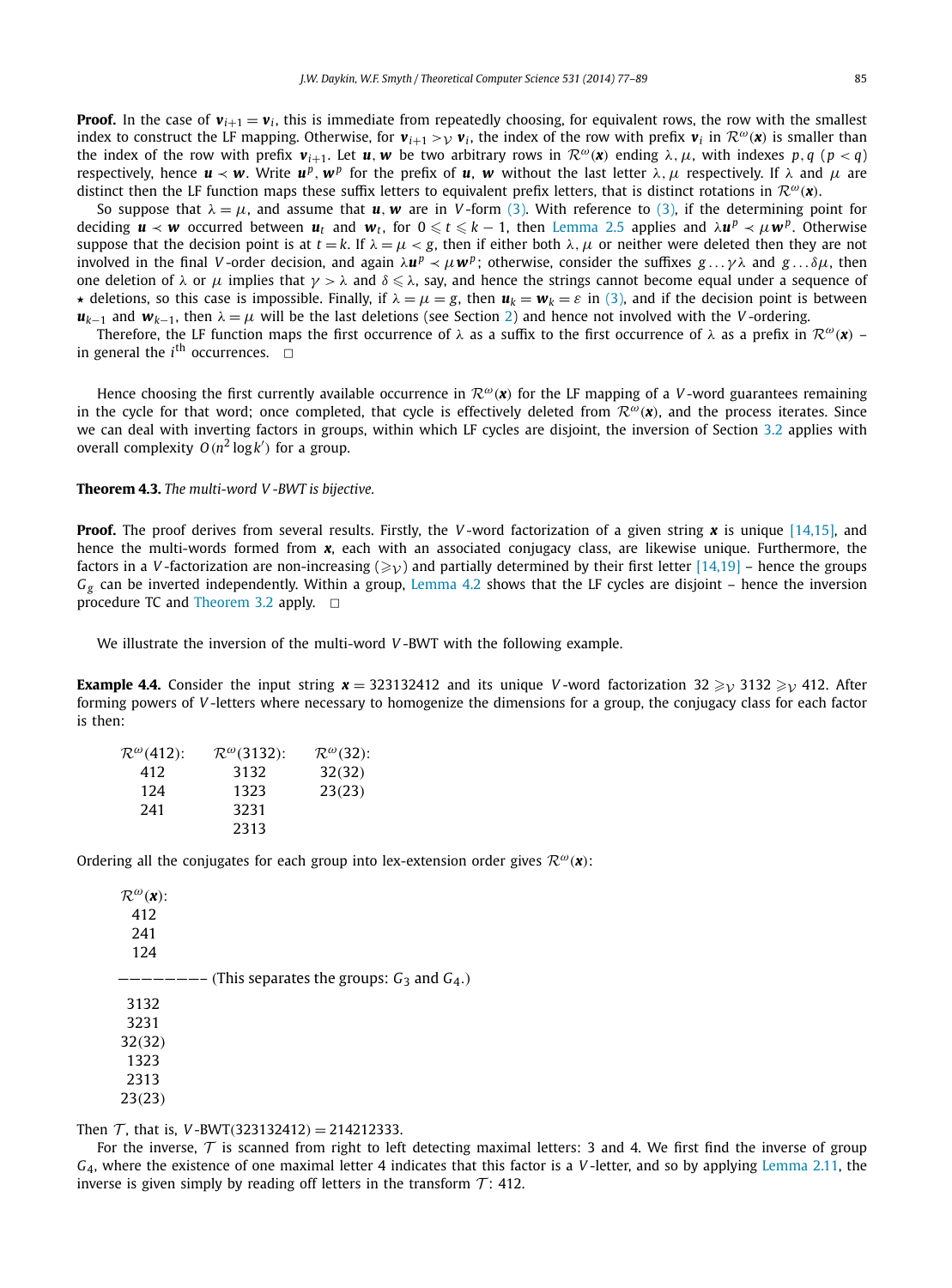<span id="page-10-0"></span>For the inverse of the lower group *G*3, using the method in Section [3.2:](#page-6-0)

| After the first <b>for</b> loop: | After the second <b>for</b> loop: |
|----------------------------------|-----------------------------------|
| $3 - -2$                         | $3 - -2$                          |
| $3 - - 1$                        | $3 - - 1$                         |
| $3 - -2$                         | $3 - -2$                          |
| $- - - 3$                        | $1 - -3$                          |
| $--3$                            | $2 - -3$                          |
| $- - - 3$                        | $2 - -3$                          |

Once the left-hand column *C* is complete, two cycles of LF elements can be detected starting from the top row in *G*3: (23 - 31 - 13 - 32) and (23 - 32); using the ordering of factors in a factorization, we recover  $32 \geq v$  3132.

#### **5. Sorting the rotations of a** *V* **-word**

Following the algorithm of Ko and Aluru [\[26\],](#page-13-0) we now describe how to sort the set of rotations *R* of a *V* -word (or any string) into the set  $R \leq 0$  f the rotations in increasing *V*-order in  $O(n)$  time. We partition the set *R* into two subsets: rotations starting with *g* called *G*, and those not starting with *g* called  $\overline{G}$ ; applying [Lemma 2.6,](#page-4-0) we sort *G* first as these are the lesser rows in *V*-order, followed by sorting  $\overline{G}$  to complete the construction of the sorted set  $R^2$ .

#### *5.1. Sorting the set G*

The first row in  $R^{\prec}$  is the given input **x** which is assumed to be a *V*-word [\(Definition 2.7\)](#page-4-0) in *V*. Therefore **x** is in *V* -form [\(4\),](#page-5-0) and by [Theorem 2.10,](#page-5-0) *x* has the form of a Lyndon word under lexicographic extension ≺*LEX*. Note that if *x* is a *V* -letter, then applying [Lemma 2.11,](#page-5-0) the *V* -transform is obtained simply by reversing *x*, and likewise to recover *x* from the *V* -transform. More generally, [Lemma 2.12](#page-5-0) shows that *x* precedes any of its suffixes, hence we can apply a method for sorting suffixes composed of *V* -letters so as to *V* -order *R* into *R*≺.

However, the following example shows that, unlike Lyndon words, the *V* -order of two suffixes of a *V* -word is not the same as the *V* -order of the rotations that they belong to.

**Example 5.1.** Let the *V* -word *v* = 9191919293, and consider two suffixes, 919293 and 91919293. From [Lemma 2.3,](#page-3-0) 919293 ≺ 91919293. Consider the rotations of *v* for which these suffixes are the prefix, namely 9192939191 and 9191929391 respectively. With reference to their *V* -form  $(4)$ , the number of maximal letters in both strings is  $k = 5$ . Hence we can apply [Lemma 2.6\(](#page-4-0)3) with lex-extension ordering, giving  $9192939191 > 9191929391$ .

Due to [Lemma](#page-4-0) 2.6(3), and since we are really interested in ordering rotations of a string, where each rotation has the same number of maximal letters, we assume here that each suffix is concatenated with (an invisible) suffix, which is its prefix in the input *x*. Hence in this case of strings derived from rotations, we can assume lex-extension ordering, and so we would decide in the above example that 91919293 ≺*LEX* 919293 (91919293[91] ≺ 919293[9191]).

Furthermore, since, as for Lyndon words, the Flight Deck property holds for *V* -words, the linear suffix array construction of Ko and Aluru [\[26\]](#page-13-0) (which hinges on identifying locally minimal/maximal suffixes) can be modified from lexorder to *V* -order basically by interchanging single letters for *V* -letters (essentially just a change of alphabet). We now outline the key steps of this modification, using the notation of Ko and Aluru, thus also providing a summary of their clever technique.

We assume that the input string **x** is a text  $T = t_1 t_2 \dots t_n$  over the alphabet  $\Sigma = \{1 < 2 < \dots < n\}$  which is augmented by a least 'End-of-File' character  $\oint = 0$  (we assume  $\oint \prec \varepsilon$  for the case  $x_i = \varepsilon$  in [\(4\)\)](#page-5-0) which occurs uniquely in **x**; we assume the *V*-letter *g*\$ has been appended to *x*, specifically  $x = x_1 \dots x_{n-2} g$ \$. Expressing *x* in its *V*-form [\(4\),](#page-5-0) we have  $\mathbf{x} = g\mathbf{x}_1 \dots g\mathbf{x}_{m-1} g\mathbf{x}_m$ , where  $m < n$ . Then let  $T_i = g\mathbf{x}_i \dots g\mathbf{x}_m$  denote the *i*-th suffix (of *V*-letters) of  $\mathbf{x} = T$ , represented by the starting position of  $g\mathbf{x}_i$  in *T*, say *i'*, where  $i' \geq i$ .

We divide all suffixes of *T* into two types, those *S* smaller than their righthand neighbour and those *L* larger than their righthand neighbour:

- Type *S* suffixes = {*Ti*: *Ti* ≺*LEX Ti*+1};
- Type *L* suffixes =  $\{T_i: T_i \succ_{LEX} T_{i+1}\}.$

The last suffix,  $T_m = g\$ , is both type *S* and *L*. The type of each suffix in *T* can be determined in one scan of the string. This follows from the corresponding result, Lemma 1 in [\[26\],](#page-13-0) along with lex-extension [Definition 2.9,](#page-5-0) together with linear *V* -order comparison of *V* -letter substrings [\[18\].](#page-13-0) When scanning for types *S* and *L* we identify two further features in *T* (w.l.o.g. assume the *S* suffixes are not more in number):

• Type *S* positions – position *i'* of *T* is a type *S* position if the associated suffix  $T_i$  is of type *S*; from the Flight Deck property, these include the starting positions of each  $gx_1$  in  $T$ .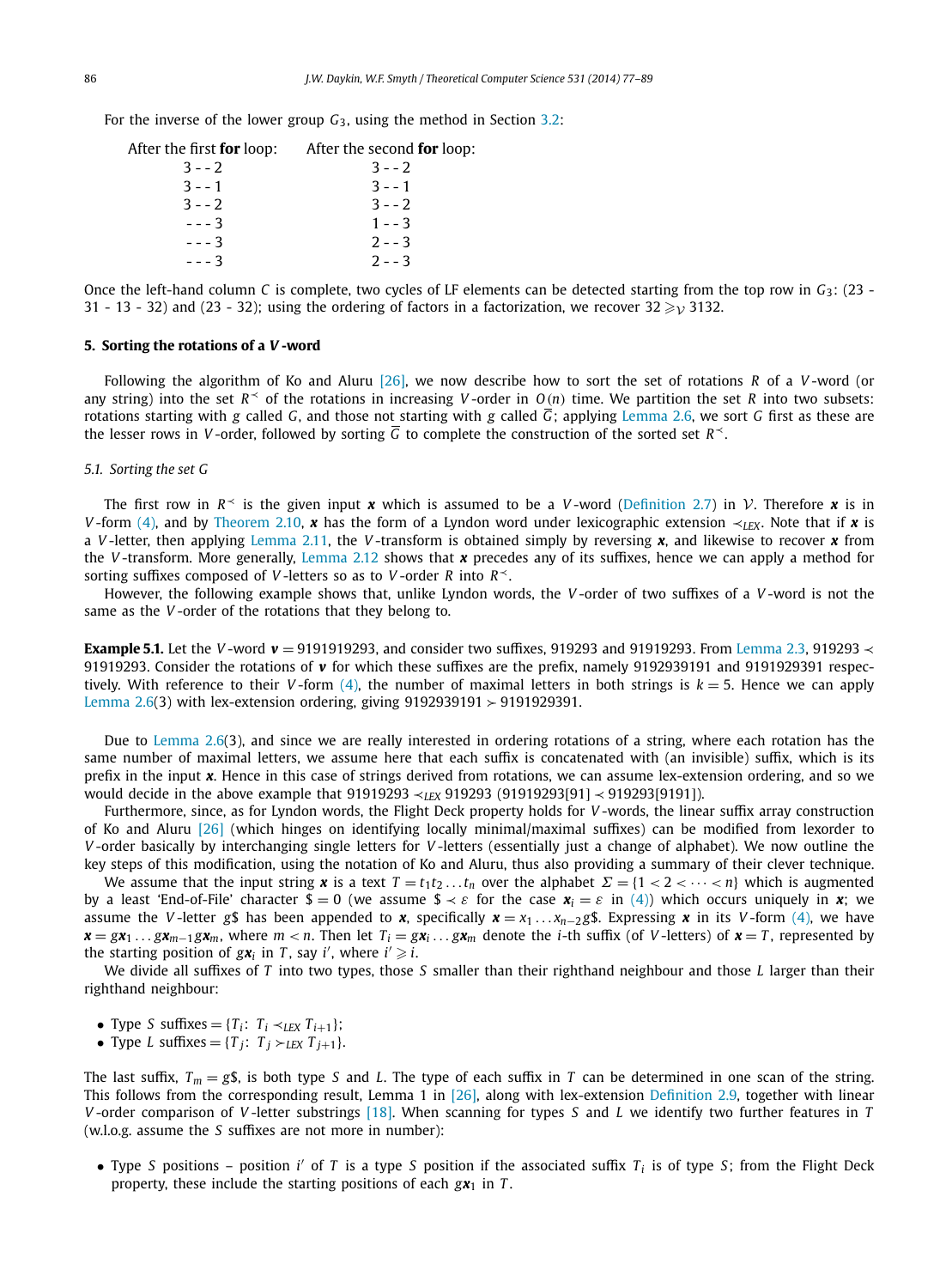• Type *S* substrings – the substring  $t_{i'}...t_{j'}$  is called a type *S* substring if both  $i'$  and  $j'$  are type *S* positions, and every position between *i'* and *j'* is not a type *S* position (that is, it is either a type *L* position or not the starting position of a *V* -letter).

Given a text *T*, the Ko–Aluru technique consists of three main phases:

- 1. Bucket suffixes into an array *A* according to their first letter we modify this to bucket suffixes according to their first *V* -letter in *O(n)*.
- 2. Sort all suffixes of one of the types *S* or *L* in *O(n)* (assumed to be the one with least, which w.l.o.g. is *S* (see [\[26\]](#page-13-0) for details of when *L* is least)) – modified here from lexorder to lex-extension order. A linear scan of the sorted list of *S* suffixes is performed whereby the *S* suffixes are moved to the current end of their buckets, and hence into their correct positions in *A*.
- 3. Using a linear scan of *A*, the lexorder of all suffixes in *T* is obtained from the sorted *S* suffixes in step (2), modified here to lex-extension; within *V* -letter buckets, suffixes are ordered according to their type, *S* or *L* (Lemma 5.4).

In order to sort all the type *S* suffixes in *T* for step (2), the type *S* substrings (which are prefixes of *S* suffixes) are first sorted according to lex-extension by defining buckets of identical substrings of *V* -letters. These sorted buckets are numbered using consecutive integers starting from 1, which generates a new string  $T'$  of bucket numbers (in the order in which the type *S* substrings appear in *T* ). Note that each type *S* suffix in *T* naturally corresponds to a suffix in the new string  $T'$ , which is of length at most  $\lceil n/2 \rceil$ ;  $T'$  is sorted recursively with an additional cost of  $O(n)$  for sorting type S substrings using Bucket Sort (implemented with an initial pre-sorting on a finite alphabet of the *V* -letters in *T* ).

We now relate suffix-sorting in the text string  $T$  to suffix-sorting in the string  $T'$  of bucket numbers.

**Lemma 5.2.** Let  $T_i$  and  $T_j$  be two suffixes of  $T$  and let  $T'_{i'}$  and  $T'_{j'}$  be the corresponding suffixes of  $T'$ . Then,  $T_i\prec_{LEX} T_j \Leftrightarrow T'_{i'}< T'_{j'}$ .

**Proof.** The proof follows from the corresponding result of Ko and Aluru: Lemma 4 [\[26\].](#page-13-0) In particular, we replace character with *V*-letter, substring with substring of *V*-letters, and lexorder of strings with lex-extension in their proof.  $\Box$ 

We further relate the sorting of all type S suffixes in *T* using lex-extension ≺<sub>LEX</sub>, to sorting all suffixes of bucket numbers in  $T'$  using lexorder.

**Corollary 5.3.** The sorted lexorder of the suffixes of T' determines the sorted lex-extension order of the type S suffixes of V -letters of T.

**Proof.** Since every type *S* suffix in *T* starts with a type *S* substring, there is a one-to-one correspondence between type *S* suffixes of *T* and all suffixes of *T'*. The lexicographical nature of [Definition 2.9](#page-5-0) then applies, and as shown in Corollary 2 [\[26\],](#page-13-0) the proof follows from Lemma 5.2.  $\Box$ 

The sorted *S* suffixes are bucketed into the array *A*, hence at this stage all type *S* suffixes are correctly sorted in *A* (the other buckets are not necessarily sorted). We proceed to overview the modifications for step (3). The following lemma, required for this computation, is then immediate from Lemma 2 in  $[26]$ ; we detail the adaptation of their short proof from lexorder to *V* -order.

**Lemma 5.4.** *A type S suffix is greater in lex-extension* ≺*LEX than a type L suffix that begins with the same first V -letter.*

**Proof.** We prove this by contradiction. Suppose a type *S* suffix  $T_i$  and a type *L* suffix  $T_j$  are two suffixes that start with the same V-letter v, such that  $T_i \lt_{LEX} T_j$ . We can write  $T_i = v \alpha v_1 \beta$  and  $T_j = v \alpha v_2 \gamma$ , where v,  $v_1$  and  $v_2$  are all V-letters with  $v_1 \neq v_2$ , and  $\alpha, \beta, \gamma$  are (possibly empty) strings of *V*-letters.

Case 1:  $\alpha$  contains a *V*-letter other than **v**. Let **v**<sub>3</sub> be the leftmost *V*-letter in  $\alpha$  that is different from **v**. Since *T<sub>i</sub>* is a type *S* suffix, it follows that  $v_3 > v$ . Similarly, for *T<sub>i</sub>* to be a type *L* suffix,  $v_3 \prec v$ , a contradiction.

Case 2:  $\alpha$  does not contain any *V*-letter other than  $\nu$ , or is empty. In this case, we have the following:  $T_i$  of type  $S \Rightarrow \nu_1 \ge \nu$ while *T*<sub>*j*</sub> of type *L* ⇒  $v_2 \preccurlyeq v$ , hence  $v_2 \preccurlyeq v_1 \preccurlyeq v_1$ . However,  $T_i \prec_{LEX} T_j$  implies  $v_1 \prec v_2$ , a contradiction.  $\Box$ 

Similarly, the following corollary is derived from Corollary 1 in [\[26\].](#page-13-0)

**Corollary 5.5.** *In the suffix array of T, among all suffixes that start with the same V -letter, the type S suffixes appear after the type L suffixes.*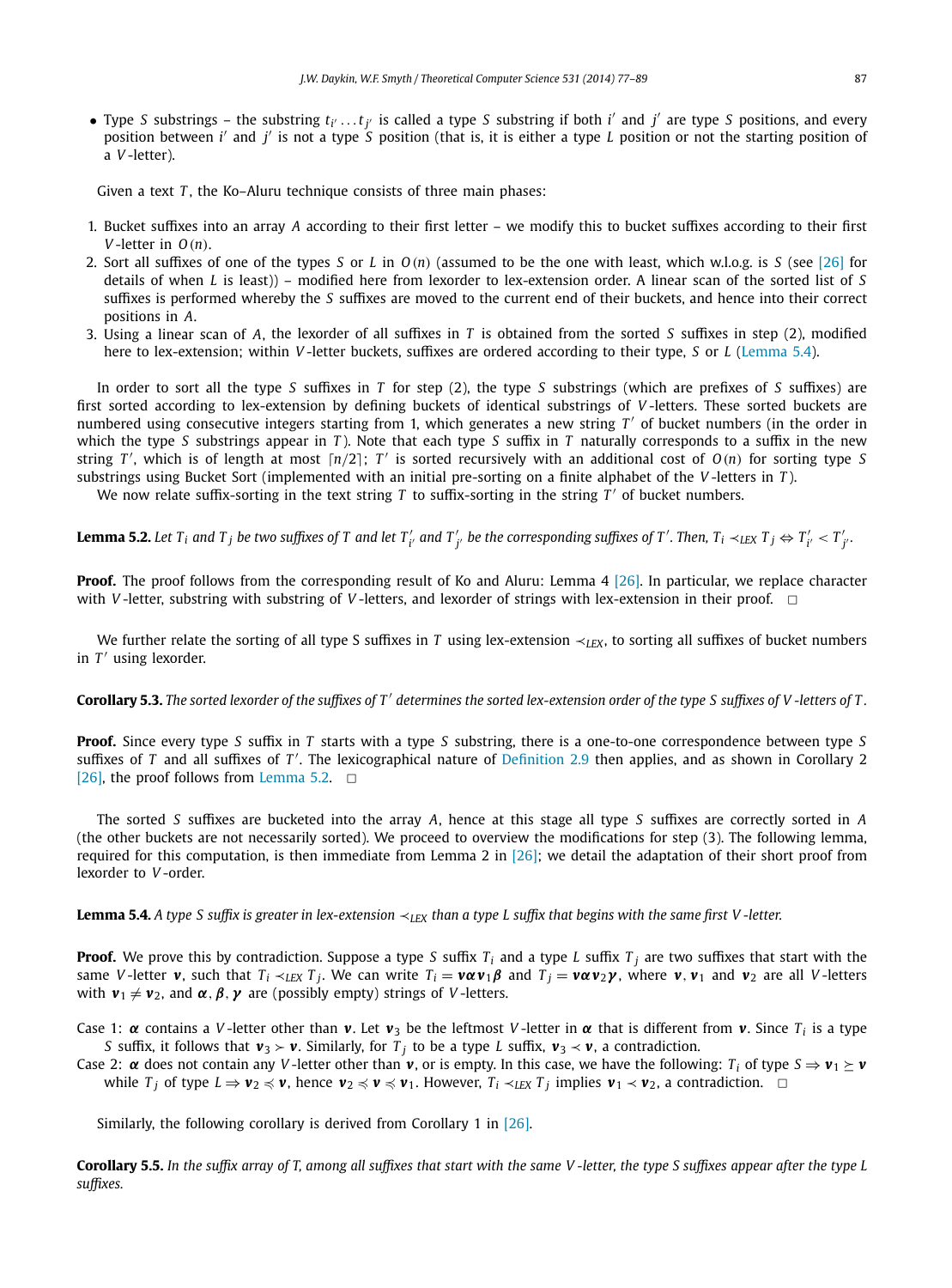<span id="page-12-0"></span>The array *A* is scanned from left to right. For each entry *A*[*i*], if *T <sup>A</sup>*[*i*]−<sup>1</sup> is a type *L* suffix, it is moved to the front of its bucket in *A*, and the current front is advanced. This step takes *O(n)* time and is supported by the following adaptation of Lemma 3 in [\[26\],](#page-13-0) established by similar modifications to the proof as in the above results.

**Lemma 5.6.** *When the linear scan of A reaches A*[*i*]*, then suffix T <sup>A</sup>*[*i*] *of V -letters is already in its sorted position in A.*

At the end of this step, the array *A* contains all the suffixes of *T* which start with *g* in sorted *V* -order, and hence we have sorted all rows in  $R<sup>2</sup>$  starting with *g* in linear time.

#### *5.2. Sorting the set G*

In this case we append a virtual letter *g* to the beginning of each of the rows in  $\overline{G}$ , and then apply the method of Section [5.1](#page-10-0) [\(Example 3.1](#page-6-0) shows the necessity of sorting  $\overline{G}$  independently). In this case, the finite alphabet for pre-sorting comprises all proper suffixes of each of the *V* -letters in the text *T* ; for each *V* -letter, the *V* -order of these suffixes is given by [Lemma 2.11.](#page-5-0) The sorted set *G* precedes the sorted set  $\overline{G}$ , and hence overall, *V*-ordering all the rotations of a string can be achieved in linear time.

### **6. Conclusion**

In this paper we have introduced the *V* -transform, a bijective variant of the lexicographic Burrows–Wheeler Transform. For this we applied *V* -words derived from *V* -order, which are analogous structures to Lyndon words based on lexorder. We have also shown that the Ko–Aluru linear suffix-sorting technique can be modified from lexorder to *V* -order, which we then applied to *V* -order the rotations of a string.

In some cases the *V* -BWT produces better clustering of letters than the original BWT. The maximal letters *g* play a significant role in *V*-order, so consider the case of clustering the *k* maximal letters *g* of a string *x* into  $g<sup>k</sup>$  in a transform. For the classic lexorder BWT to achieve  $g^k$ , it is required that the substrings  $v_i$  of x between *g*'s ( $g v_i$ *g*) occur *compactly* in lexorder, meaning that no other rotations of *x* lie within this lexordering which would split up the *g*'s in the transform. However, to get *g<sup>k</sup>* with the *V* -BWT, only a weaker condition overall is required, namely that the conditions of [Lemma 2.6](#page-4-0) are satisfied for compact lex-extension ordering of the  $v_i$  – these features are illustrated in [Example 3.1.](#page-6-0) Similarly the weaker conditions underlie that, for the *V* -word 5215125432, the lexorder transform is 5253145122, whereas the *V* -transform 2122315545 gives slightly better clustering.

Since, due to fast suffix-sorting, computing both the BWT and *V*-BWT for a *V*-word is linear, the type of transform which gives better clustering for an input string can be determined in *O(n)* time, for instance by applying run-length encoding to the text transformations. For lossless compression and other applications requiring inversion, with the *V* -BWT we are thus offering a trade-off between: instances of better clustering in the transform versus complexity (the inverse *V* -BWT computation is supralinear).

We conclude by proposing some future lines of enquiry:

**Question 6.1.** Which transform gives the best degree of clustering for which types of input data? For instance, the lexorder transform of the *V* -letter string 54324321 is 23242251; applying [Lemma 2.11,](#page-5-0) the *V* -transform is the reversed string 12342345 – hence no new clustering although any existing clustering is not reduced, for instance the (reversed) given substring  $(234)^2$ . For the *V*-word string 414141414243, the lexorder transform is 444444311112, while the *V*-transform is 311112444444; both of these transforms, while distinct, have produced perfect clustering of letters. The *V* -transform of the *V*-word 521512521522 is  $2^21^22^315^4$ , better clustered than the lexorder transform  $52^25^321^22^21$ .

**Question 6.2.** If we define the transform to be the last column of *V* -letters in *R*≺, rather than single letters, does this lead to efficiencies?

**Question 6.3.** Can the inverse *V* -BWT calculation be performed in close to linear time in the worst case?

**Question 6.4.** With reference to the effective strategy of [\[5,1\],](#page-13-0) where it is shown that re-ordering the letters of the alphabet achieves superior compression for the lexorder BWT compared to using the original ordering of the letters, in particular grouping the vowels at the start of the alphabet: which alphabet re-ordering algorithm can similarly achieve improved compression for the *V* -BWT?

*V* -words and Lyndon words are instances of Hybrid Lyndons [\[19\].](#page-13-0) We suggest further research into Burrows–Wheeler type transforms for other Hybrid Lyndons, for example [\[20\].](#page-13-0) Overall, the goal is a taxonomy of BWT type transforms. This leads naturally to considering further adaptations of suffix array techniques for other forms of order. Finally, we propose that parallelism is worth investigating for computing the *V* -BWT (see [\[16\]](#page-13-0) for an optimal PRAM *V* -word factorization algorithm) and related novel transformations.